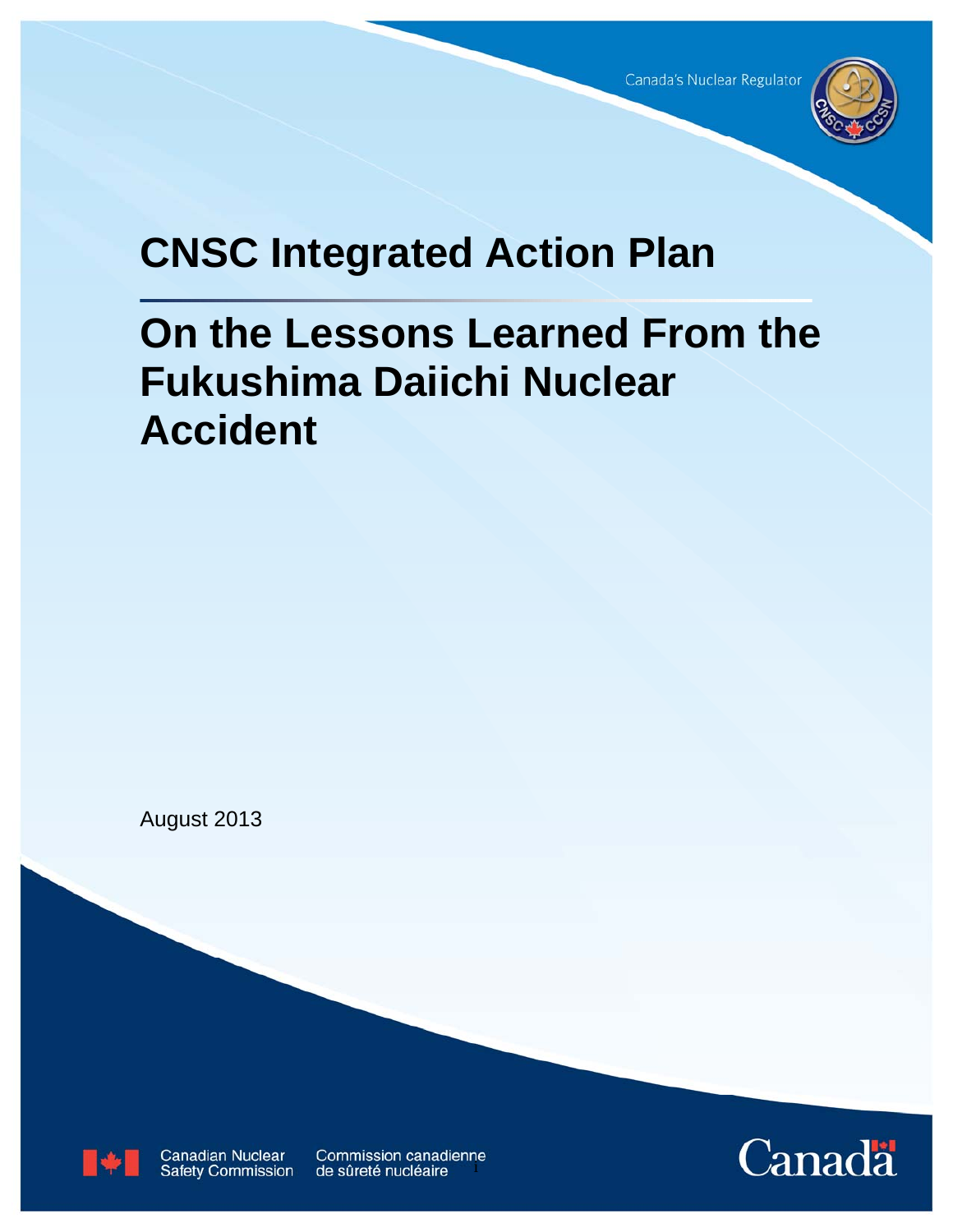#### **CNSC Integrated Action Plan on the Lessons Learned From the Fukushima Daiichi Nuclear Accident**

© Canadian Nuclear Safety Commission (CNSC) 2013 PWGSC catalogue number CC172-100/2013E-PDF ISBN 978-1-100-22536-4

Extracts from this document may be reproduced for individual use without permission provided the source is fully acknowledged. However, reproduction in whole or in part for purposes of resale or redistribution requires prior written permission from the Canadian Nuclear Safety Commission.

This document supersedes all previous versions of the *CNSC Action Plan*.

*Également disponible en français sous le titre de : Plan d'action intégré de la CCSN sur les leçons tirées de l'accident nucléaire de Fukushima Daiichi* 

#### **Document availability**

This document can be viewed on the CNSC Web site at [nuclearsafety.gc.ca](http://www.nuclearsafety.gc.ca/) or to request a copy of the document in English or French, please contact:

Canadian Nuclear Safety Commission 280 Slater Street P.O. Box 1046, Station B Ottawa, Ontario K1P 5S9 CANADA

Tel.: 613-995-5894 or 1-800-668-5284 (in Canada only) Facsimile: 613-995-5086 Email: [info@cnsc-ccsn.gc.ca](mailto:info@cnsc-ccsn.gc.ca) Web site: [nuclearsafety.gc.ca](http://www.nuclearsafety.gc.ca/) Facebook: [facebook.com/CanadianNuclearSafetyCommission](http://www.facebook.com/CanadianNuclearSafetyCommission) YouTube: [youtube.com/cnscccsn](http://www.youtube.com/cnscccsn)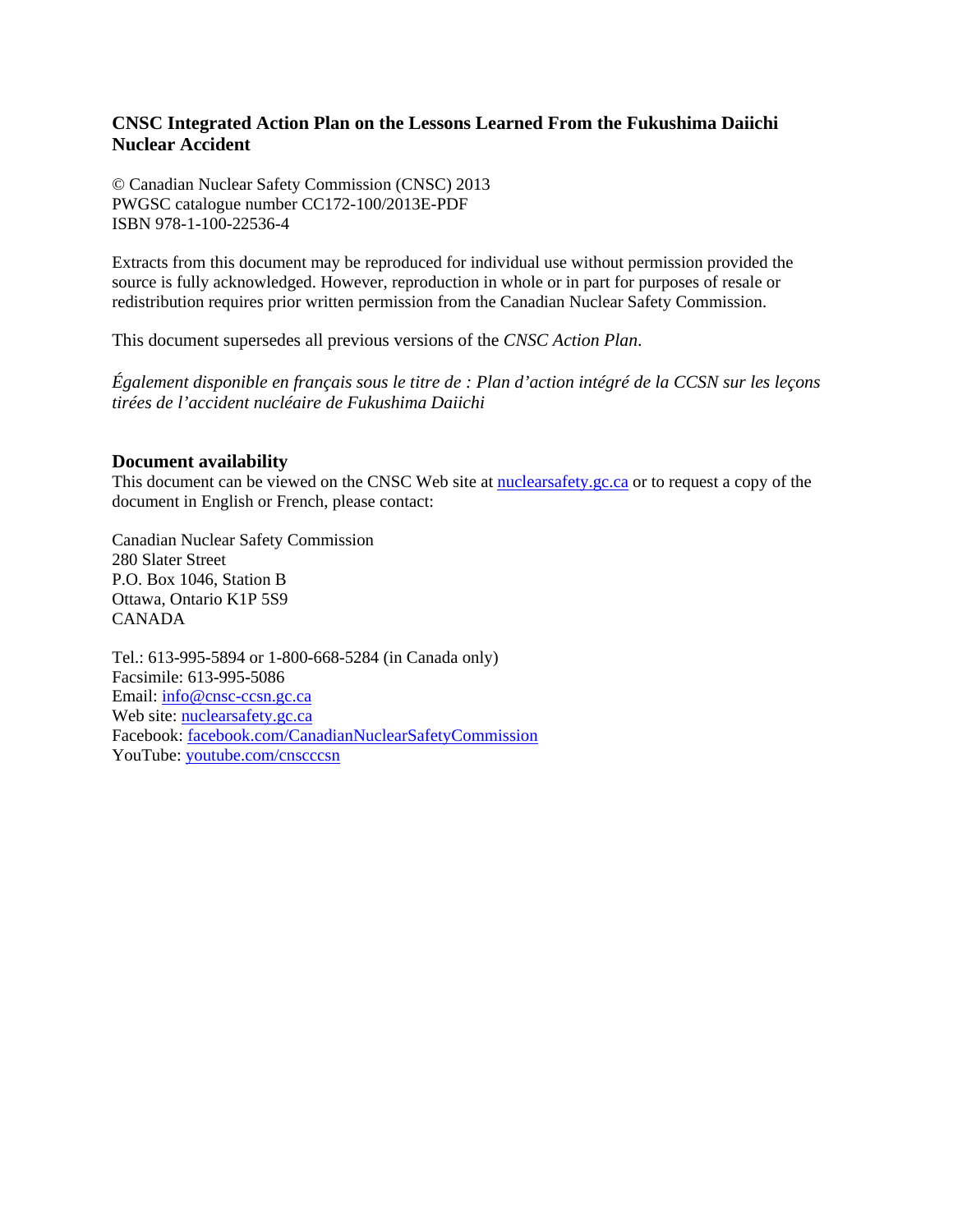# **Preface**

This document is prepared by the Canadian Nuclear Safety Commission (CNSC), and describes specific actions to be implemented by staff, licensees and affected federal and provincial stakeholders, to strengthen the defence in depth of Canadian nuclear power plants (NPPs) and major nuclear facilities (Class I nuclear facilities and uranium mines and mills), enhance emergency preparedness, as well as improve regulatory oversight and crisis communication capabilities. This document supersedes all previous versions of the *CNSC Action Plan*.

This *CNSC Integrated Action Plan* encompasses all public and stakeholders' recommendations and comments received during public consultations, as well as the outcomes from two independent reviews: one by the International Atomic Energy Agency (IAEA) Integrated Regulatory Review Service (IRRS) follow-up mission, and the second by an external advisory committee (EAC) established by the President of the CNSC. The IRRS mission concluded that the CNSC response to the Fukushima Daiichi Nuclear accident was robust and comprehensive, and that the CNSC had an "effective and pragmatic framework" in place to implement the lessons learned from this event. In turn, the EAC concluded that the CNSC had acted promptly and appropriately to the Fukushima Daiichi events. The EAC also identified some areas for further enhancements that were considered in the development of the draft *CNSC Action Plan.*

The CNSC Fukushima Task Force concluded that Canadian NPPs are safe and rely on multiple layers of defence in depth. Additional CNSC staff reviews, conducted in response to the event, confirmed that major nuclear facilities and uranium mines and mills are safe, and pose a very small risk to the health and safety of Canadians, or to the environment.

The CNSC management has endorsed the findings and recommendations of the Fukushima Task Force and committed to address each recommendation, as well as those of the EAC, together with comments from stakeholders, through actions described in this *CNSC Integrated Action Plan.*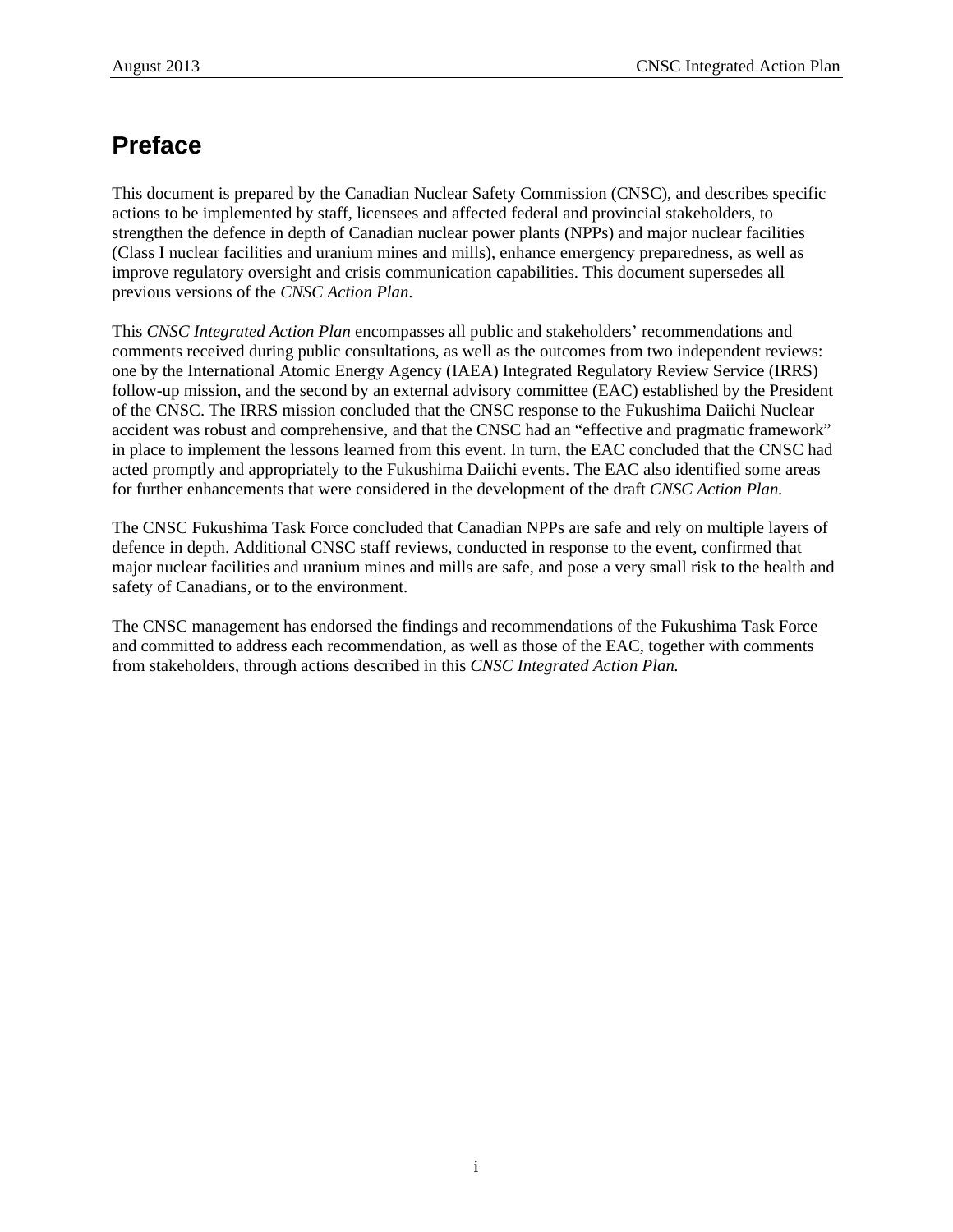# **Table of Contents**

| 1. |                                                                            |  |
|----|----------------------------------------------------------------------------|--|
| 2. |                                                                            |  |
|    | 2.1                                                                        |  |
|    | 2.2                                                                        |  |
|    | 2.3                                                                        |  |
| 3. |                                                                            |  |
| 4. |                                                                            |  |
|    |                                                                            |  |
|    |                                                                            |  |
|    |                                                                            |  |
|    |                                                                            |  |
|    |                                                                            |  |
|    | Annex B – Actions Related to Major Nuclear Facilities (Other Than NPPs) 28 |  |
|    |                                                                            |  |
|    |                                                                            |  |
|    |                                                                            |  |
|    |                                                                            |  |
|    | Annex C – Actions Related to Communication and Public Education  33        |  |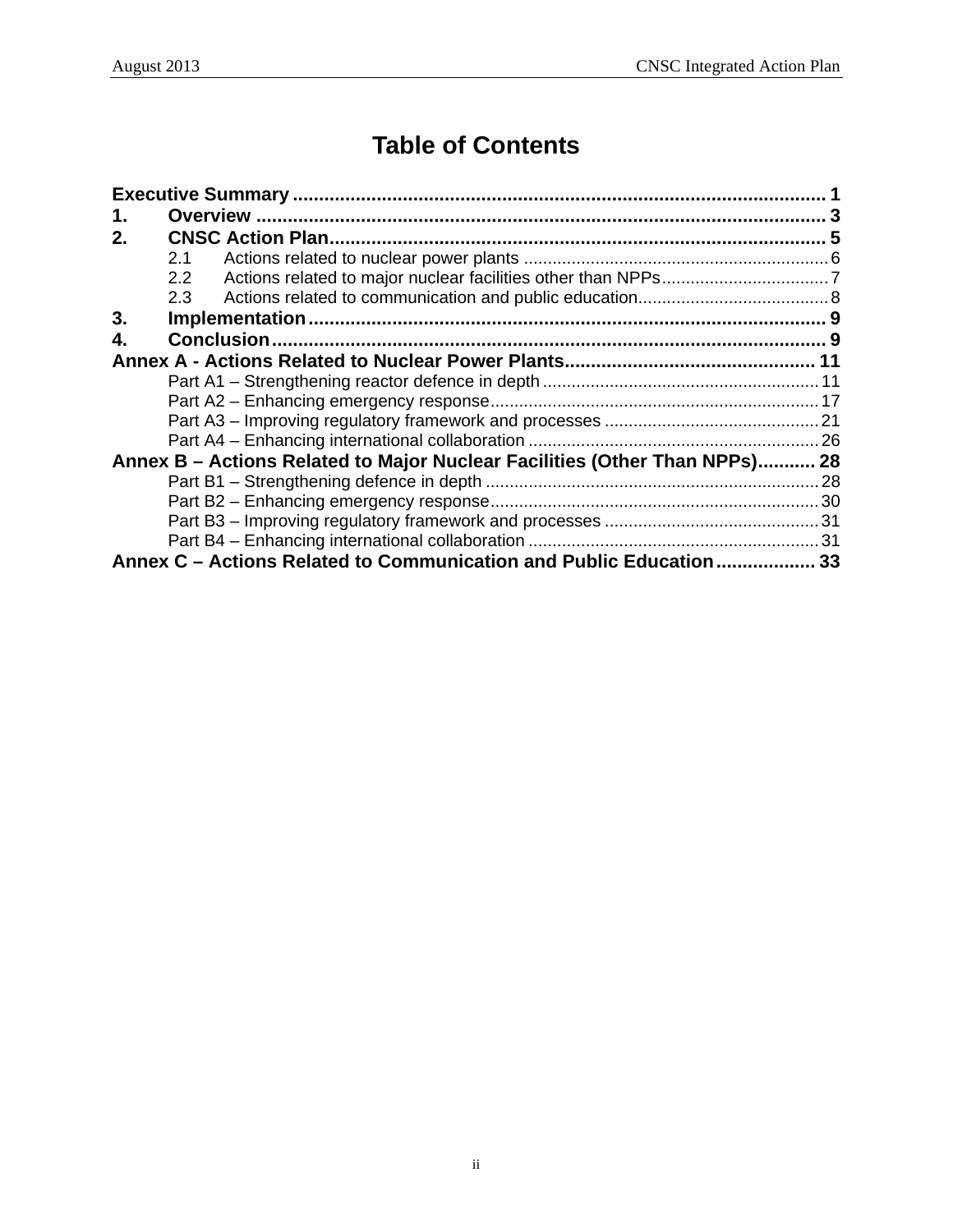# <span id="page-4-0"></span>**Executive Summary**

On March 11, 2011, a magnitude 9.0 earthquake, followed by a devastating tsunami, struck Japan. The combined impacts of the earthquake and tsunami caused a severe nuclear accident at the Fukushima Daiichi nuclear power plants (NPP). In response to these events, the Canadian Nuclear Safety Commission (CNSC) requested all licensees of Class I nuclear facilities (which include nuclear processing plants, waste and research facilities) and uranium mines and mills to conduct a review of the initial lessons learned from Fukushima, under subsection 12(2) of the *General Nuclear Safety and Control Regulations*.

In April 2011, the CNSC Executive Vice-President and Chief Regulatory Operations Officer convened a task force to review the licensees' responses to the 12(2) request and evaluate the operational, technical and regulatory implications of the Fukushima Daiichi nuclear accident for the Canadian NPPs. In parallel, CNSC staff reviewed non-power reactor facilities, as well as uranium mines and mills, to confirm that these installations were safe and adequately prepared to deal with potential emergencies. The non-power reactor reviews used a risk-informed approach consistent with the recommendations of the CNSC Task Force, taking into account the specificities of the facilities (including licensed activities, site characteristics and nature of the hazards present at each nuclear site). The areas of improvement identified by the CNSC Task Force for NPPs were also considered for all Class I facilities, and applied in a graded approach.

To address the CNSC Task Force recommendations, the CNSC developed a draft *CNSC Action Plan*, which was presented to the Commission for consideration at a public meeting on May 3, 2012. The document established a four-year plan, for both licensees and CNSC staff, to strengthen reactor defence in depth, enhance emergency response, improve regulatory oversight and crisis communication capabilities, and enhance international collaboration.

The draft *CNSC Action Plan* was subjected to three rounds of public consultations and two independent reviews: one by the International Atomic Energy Agency (IAEA) Integrated Regulatory Review Service (IRRS) follow-up mission, and the second by an external advisory committee (EAC) established by the President of the CNSC. The IRRS mission concluded that the CNSC response to the Fukushima Daiichi nuclear accident was robust and comprehensive, and that Canada had an "effective and pragmatic framework" in place to implement the lessons learned from the event. The EAC concluded that the process followed by the CNSC in response to the accident was appropriate, and identified a number of complementary areas for further enhancements.

At the May 3, 2012 public meeting, the Commission requested that CNSC staff broaden the draft *CNSC Action Plan* to better integrate the EAC recommendations – in particular, to clarify the outcomes of the Fukushima reviews for nuclear facilities other than NPPs, examine areas of human and organizational performance, and to address crisis communication.

This document presents the *CNSC Integrated Action Plan* to be implemented by licensees and CNSC staff. The document reflects comments received from stakeholders during public consultations, and integrates the outcomes from the two independent reviews by the IAEA and EAC, as well as responses to the Commission's requests.

Progress on the implementation of the *CNSC Integrated Action Plan* will be reported to the Commission annually*.*

Benchmarking activities have demonstrated that the CNSC actions to date compare favourably to those of international peers and in certain areas exceeded international efforts. Nuclear facilities in Canada were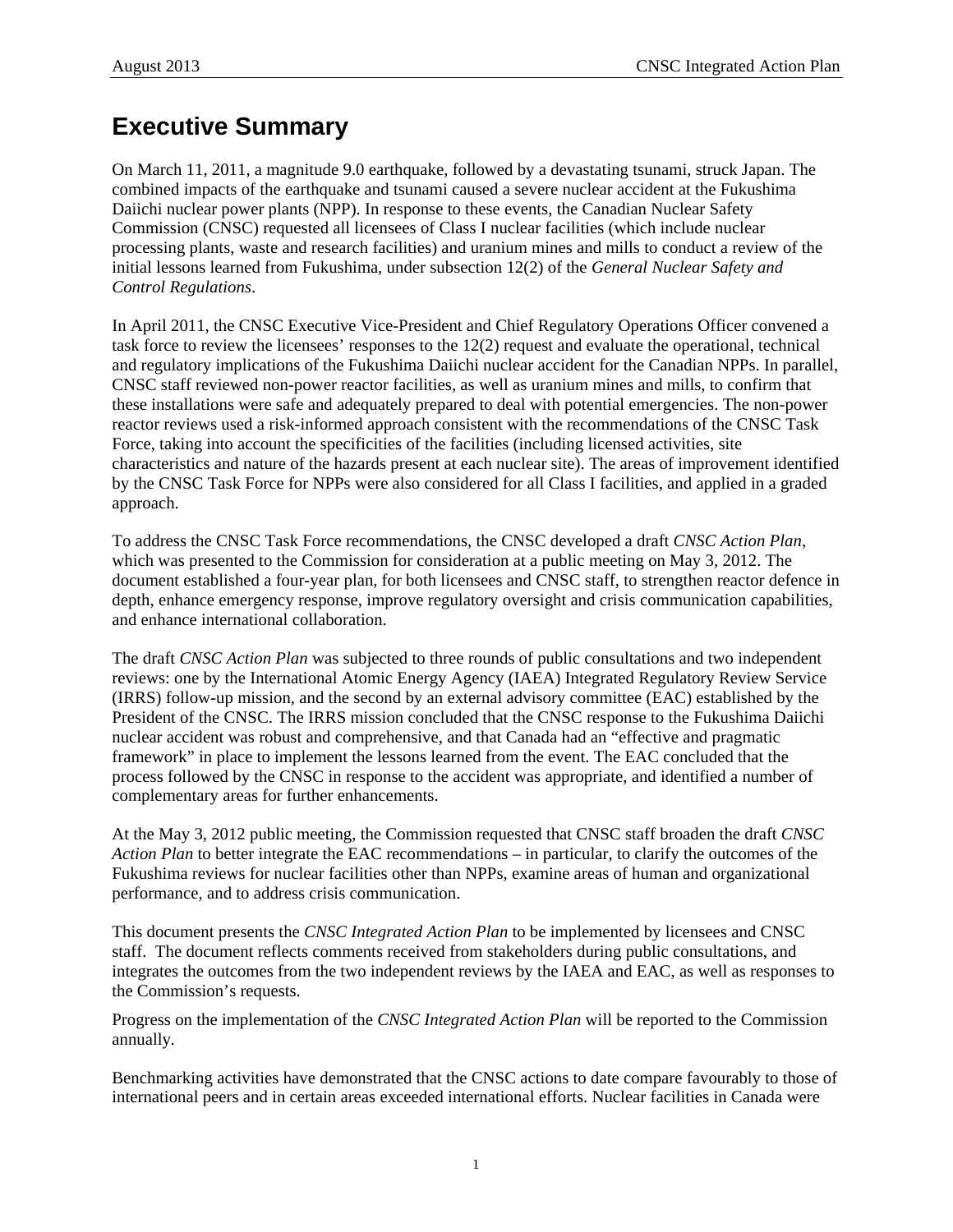found to be safe and pose a very small risk to the health and safety of Canadians and the environment. This *CNSC Integrated Action Plan* is intended to enhance the safety of these facilities and provide to the Commission a clear statement of planned improvements. The implementation status will be reported annually.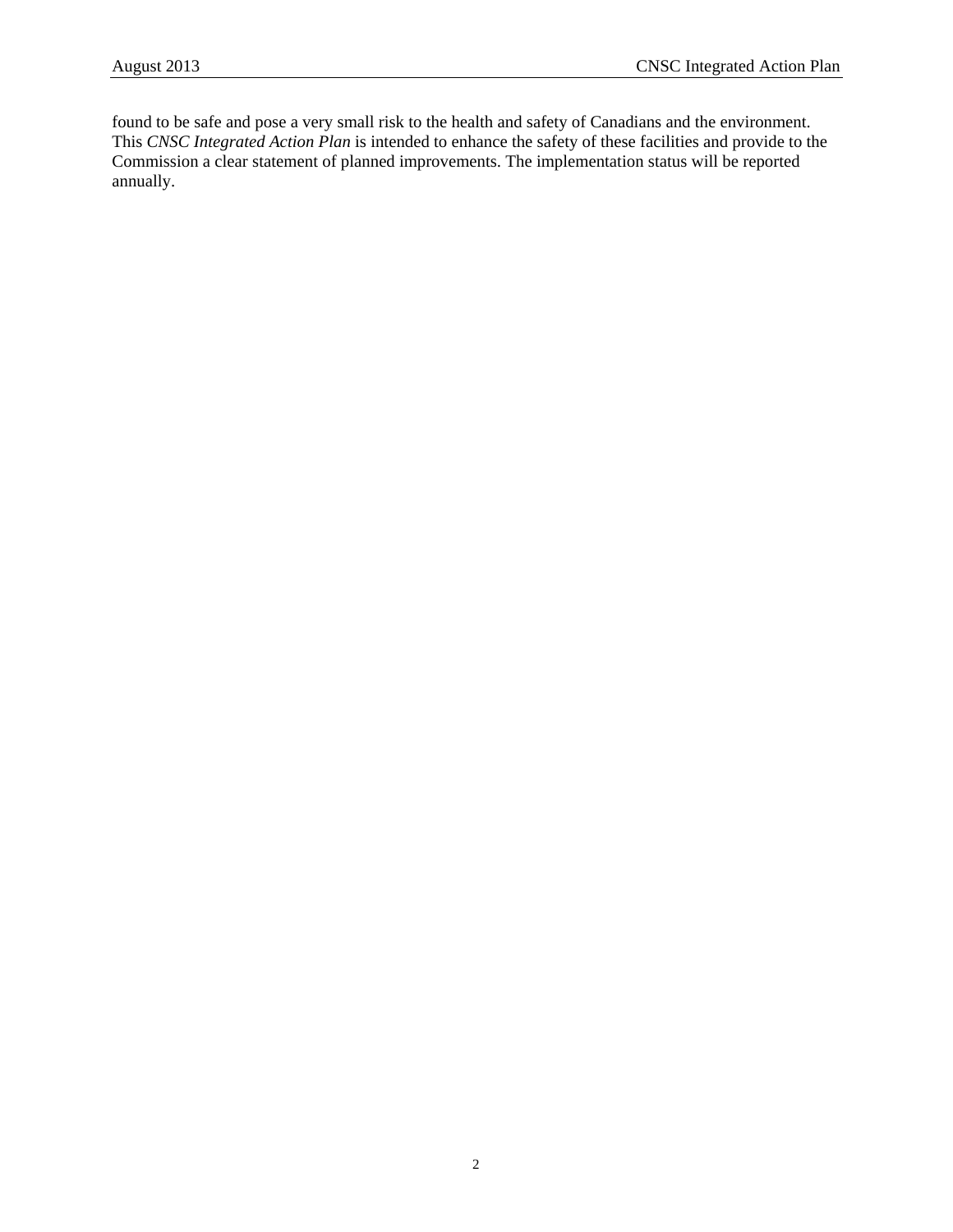# <span id="page-6-0"></span>**1. Overview**

On March 11, 2011, a magnitude 9.0 earthquake, followed by a devastating tsunami, struck Japan. The combined impacts of the earthquake and tsunami caused a severe nuclear accident at the Fukushima Daiichi nuclear power plants (NPP). In response to these events, the Canadian Nuclear Safety Commission (CNSC) issued a request to all Class I nuclear facilities, under subsection 12(2) of the *General Nuclear Safety and Control Regulations*, to re-examine the safety cases of their nuclear facilities. In April 2011, the CNSC Executive Vice-President and Chief Regulatory Operations Officer announced the establishment of a task force to evaluate the operational, technical and regulatory implications of the nuclear accident in relation to Canadian NPPs.

On September 30, 2011, the CNSC Fukushima Task Force completed its review and presented its findings and recommendations in the *[CNSC Fukushima Task Force Report](http://nuclearsafety.gc.ca/pubs_catalogue/uploads/October-2011-CNSC-Fukushima-Task-Force-Report_e.pdf)* (Task Force report)*.* The Task Force made 13 recommendations to further enhance the safety of Canadian NPPs, with a particular emphasis on:

- the capability of Canadian plants to withstand external hazards comparable to those that triggered the Fukushima Daiichi nuclear accident
- emergency preparedness and response in Canada
- the effectiveness of the CNSC regulatory framework
- international collaboration

# *CNSC Action Plan*

To address the CNSC Task Force recommendations, the CNSC developed a four-year *CNSC Action Plan* to be implemented by licensees and CNSC staff to:

- strengthen reactor defence-in-depth
- enhance emergency response
- improve the regulatory framework, and
- foster international collaboration.

The *CNSC Fukushima Task Force Report* and *CNSC Action Plan on the CNSC Fukushima Task Force Recommendations* were subjected to public consultations and independent reviews, as outlined in the following sections.

### **Public consultations**

After the preparation of the draft Task Force report, the CNSC embarked on a series of public consultations to seek additional input and create broader public awareness of the nuclear accident and to engage stakeholders in the development of measures to address the lessons learned from the accident. These activities included:

- October 28, 2011: Round 1 consultation on the Task Force report and accompanying CNSC management response document
- December 21, 2011: Round 2 consultation on the draft *CNSC Action Plan on the Lessons Learned From the Fukushima Nuclear Accident* and the comments received during the first round
- March 2, 2012: Round 3 consultation on the draft *CNSC Action Plan on the Lessons Learned From the Fukushima Nuclear Accident* and comments received during the previous consultation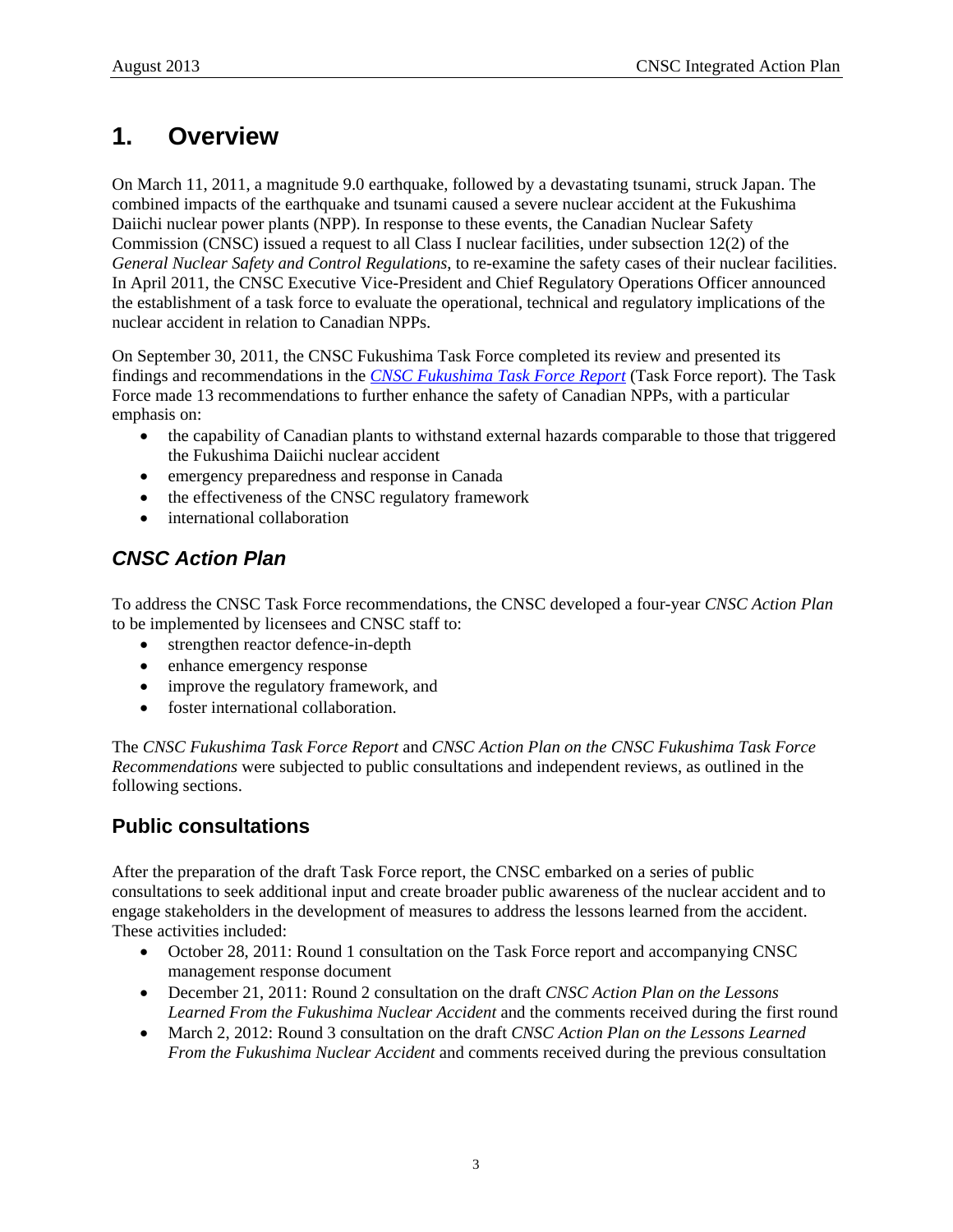• May 3, 2012: Presentation to the Commission of supplementary CMD 12-M23.B, integrating the EAC recommendations for actions related to NPPs, major nuclear facilities other than NPPs and, communication and public education.

### **External advisory committee report**

On August 5, 2011, the President of the CNSC established an [external advisory committee](http://www.nuclearsafety.gc.ca/eng/mediacentre/releases/news_release.cfm?news_release_id=389) (EAC), to provide an independent assessment of the federal regulator's actions in response to the Fukushima Daiichi nuclear incident, and to make recommendations for improvements. The EAC submitted its [final report](http://nuclearsafety.gc.ca/eng/pdfs/japan-earthquake/April-2012-Final-Report-of-the-EAC_CNSC-Response-to-the-Japanese-Nuclear-Event_e.pdf) on April 12, 2012.

The EAC concluded that the process followed by the CNSC in responding to the Fukushima Daiichi nuclear event was appropriate. This included a flexible, open and transparent process, with three opportunities for public input in the development of its response. The resulting *CNSC Action Plan* established the measures needed to strengthen defence in depth for major nuclear facilities, enhance emergency preparedness and response in Canada and improve the CNSC regulatory framework and processes. In carrying out its mandate, the EAC noted areas for improvement. In particular, these covered: (1) public communication in layman's terms, when describing complex technical matters related to nuclear safety; (2) added clarity on the outcome of the safety assessments of non-NPP facilities; and (3) the incorporation of human and organizational performance aspects in actions being considered to address the apparent gaps identified in the *CNSC Fukushima Task Force Report*.

Specifically, the EAC recommended that the CNSC:

- 1. continue to work with regulators of other member states of the International Atomic Energy Agency (IAEA) to ensure that the Integrated Regulatory Review Service (IRRS) process is mandatory and transparent, and that the findings and recommendations are enforced
- 2. work with its fellow regulators in convincing World Association of Nuclear Operators (WANO) members to share the results of their peer review process to promote nuclear safety in all nations with nuclear power plants
- 3. work with other government departments to ensure better coordination and redefinition of departmental roles and responsibilities should a nuclear accident occur in Canada, the United States or overseas
- 4. meet with its partner organizations and licensees to establish the frequency and extent of multi-level emergency exercises
- 5. clarify its position on the 12(2) orders with respect to the non-NPPs
- 6. examine the area of human and organizational performance (HOP) to achieve a more complete understanding of lessons learned from the Fukushima crisis
- 7. clarify its plans to address tornado hazards
- 8. develop a comprehensive communication and education strategy that includes the use of various tools including social media and expands partnerships and relationships with various science media organizations that have the ability to inform the public on nuclear safety
- 9. should play an active role in ensuring that emergency planning exercises with the United States are conducted regularly

The above recommendations have been fully addressed through the consideration of specific actions, including the assessment of design-basis and beyond-design-basis tornado hazards identified by the CNSC Fukushima Task Force, within the related sections of the *CNSC Integrated Action Plan*.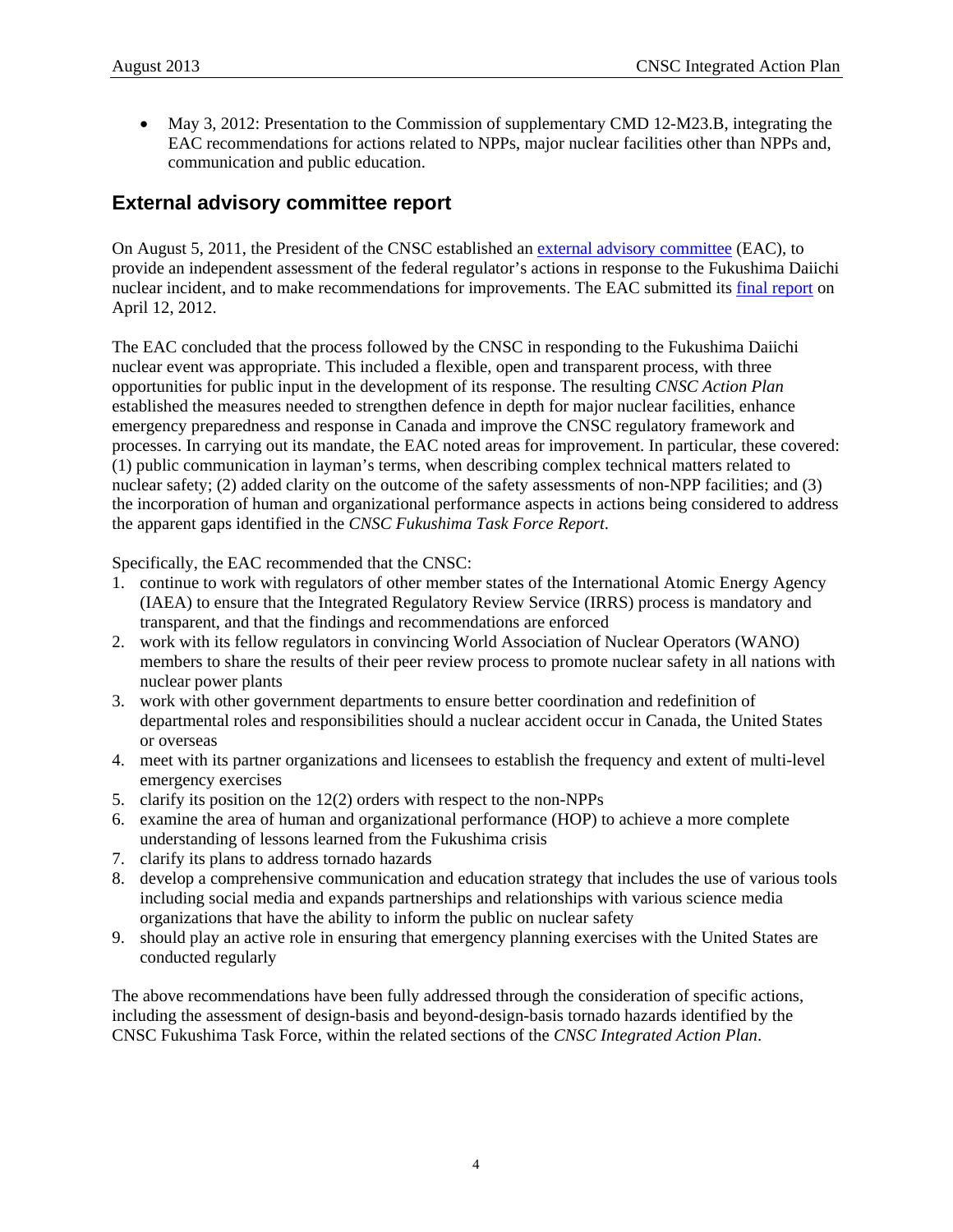# <span id="page-8-0"></span>**International Atomic Energy Agency (IAEA) follow-up mission**

From November 28, 2011 to December 9, 2011, the CNSC hosted an international team of experts for a follow-up IAEA Integrated Regulatory Review Service (IRRS) mission, which included a review dedicated to the regulatory implications of the Fukushima Daiichi nuclear accident for the Canadian nuclear industry. The IRRS report stated that CNSC actions and responses to the nuclear accident were prompt, comprehensive and robust. Specifically, the IRRS team rated the CNSC response to the Fukushima event as a good practice and approach for international peers to follow, indicating as well that the Canadian regulator had systematically and thoroughly reviewed the lessons learned from the accident, and had made full use of available information, including the review of actions taken by other international regulators.

The IRRS team also acknowledged that the CNSC has an "effective and pragmatic" regulatory framework in place to follow up on the Fukushima Daiichi nuclear accident. The IRRS team did not raise any concerns or make any observations that impacted the draft *CNSC Action Plan*.

# **Requests from the Commission**

Comments from all public consultations (together with revisions to the draft *CNSC Action Plan* arising from EAC recommendations) were presented to the Commission for endorsement at a public meeting on May 3, 2012.

The Commission requested that CNSC staff broaden the draft *CNSC Action Plan* to better integrate the EAC recommendations. Specifically, staff was requested to consider the measures identified by the EAC to clarify the outcome of the Fukushima reviews for major nuclear facilities (other than NPPs), to improve crisis communication, and to consider human and organizational performance.

The actions outlined in this *CNSC Integrated Action Plan* reflect the outcome and comments received from stakeholders during public consultations; they also incorporate the recommendations of the EAC and response to the Commission requests from the May 2012 public meeting.

# **2.** *CNSC Integrated Action Plan*

CNSC staff revised the *CNSC Action Plan,* to reflect the EAC recommendations, as well as the comments received from the public and stakeholders during the three rounds of public consultations, and to address the Commission's requests.

The *CNSC Action Plan* was based on the findings and recommendations of the *CNSC Fukushima Task Force Report*, which led to the development of specific actions for licensees and the CNSC, aimed at strengthening defence in depth, enhancing emergency response, improving the regulatory framework and enhancing international collaboration. Subsequently, the *CNSC Action Plan* was amended to integrate measures arising from the CNSC staff's post-Fukushima reviews of major nuclear facilities (other than NPPs) and, as well as the EAC's recommendation concerning improved crisis communication capabilities.

The *CNSC Integrated Action Plan* is thus applied to all major nuclear facilities and consists of the following categories:

- strengthening defence in depth
- enhancing emergency response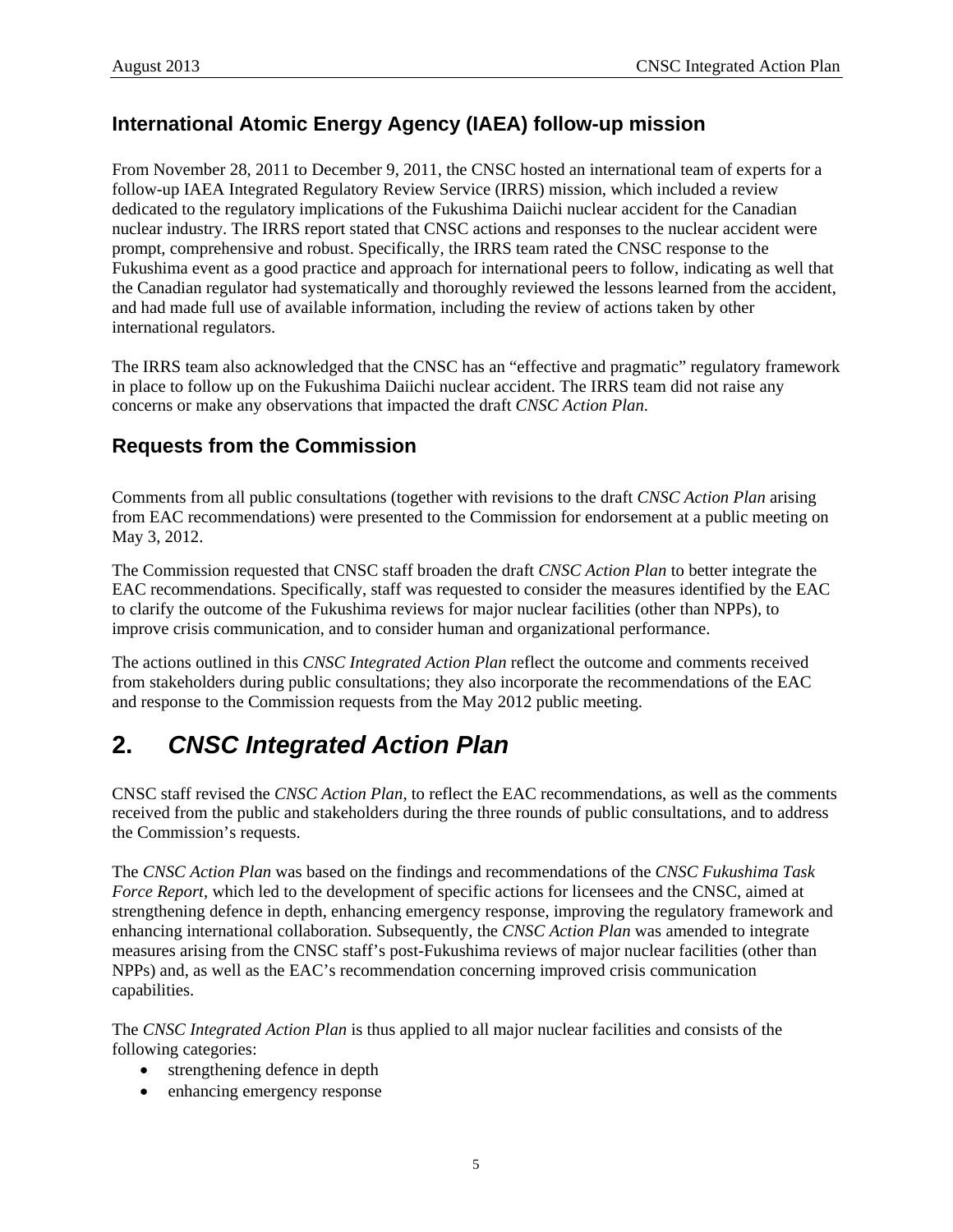- <span id="page-9-0"></span>• improving the regulatory framework and processes
- enhancing international collaboration
- communications and public consultation

The independent review conducted by the EAC complemented the findings of the Task Force, particularly in areas of shared responsibilities with other government departments or international regulators.

The EAC also recommended that the CNSC examine the areas of human and organizational performance (HOP) to achieve a more complete understanding of lessons learned from the events in Japan. CNSC staff recognizes HOP is integral to all design, analysis and procedural activities, and supports all levels of defence in depth. As part of the design-basis of NPP operations, the CNSC has in place a comprehensive HOP program that assesses elements such as safety culture, minimum shift complement and fitness for service.

CNSC staff will therefore examine HOP in beyond-design-basis scenarios and accident management. Actions affected by the EAC report have been modified to incorporate HOP considerations. Licensee submissions are expected to demonstrate support of their implementation of the *CNSC Integrated Action Plan*, while taking into account the necessary HOP factors, according to the criteria and expectations developed by CNSC staff.

# *2.1 Actions related to nuclear power plants*

The actions presented in **Annex A – Actions Related to Nuclear Power Plants** outline the measures imposed on nuclear power plant (NPP) licensees to fully address the *CNSC Fukushima Task Force Report* and EAC recommendations, as well as actions required of the CNSC and affected government stakeholders.

The *[CNSC Management Response to CNSC Fukushima Task Force Recommendations](http://www.nuclearsafety.gc.ca/pubs_catalogue/uploads/October-2011-Management-Response-to-Fukushima-Task-Force-Report_e.pdf)* – released concurrently with the *CNSC Fukushima Task Force Report* – established the timeline for implementing the *CNSC Action Plan* in a phased approach (in the short-, medium- and long-term timeframe), as shown in table 1 below.

The management response also established general guidance for implementing these recommendations, consistent with risk-informed considerations and related cost-benefit implications.

The actions described in **Annex A** for each recommendation include the following information:

- specific Task Force recommendation
- associated EAC recommendation(s), where applicable
- actions arising from the recommendations include:
	- o required deliverable(s)
	- o applicable site
	- o timeline for completion
- implementation details for the overall recommendations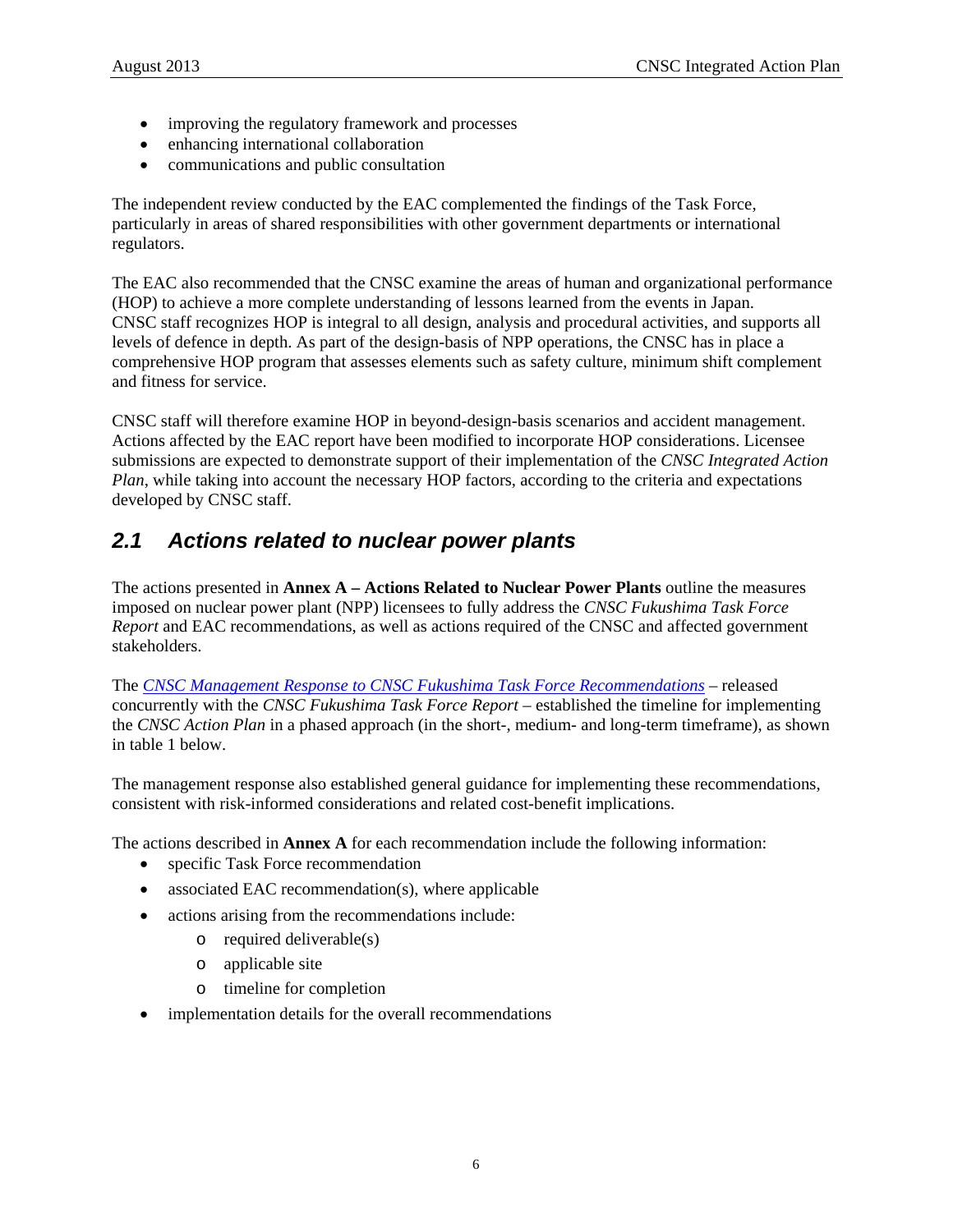|                                                      | <b>Implementation timeline</b>   |                                   |                          |  |
|------------------------------------------------------|----------------------------------|-----------------------------------|--------------------------|--|
| <b>CNSC Task Force recommendations</b>               | <b>Short-term</b><br>(Dec. 2012) | <b>Medium-term</b><br>(Dec. 2013) | Long-term<br>(Dec. 2015) |  |
| Strengthening reactor defence in depth               |                                  |                                   |                          |  |
| 1. Verify robustness of NPP designs                  | $\checkmark$                     |                                   |                          |  |
| 2. Assessment of site-specific external hazards      |                                  |                                   |                          |  |
| 3. Enhance modelling capabilities                    |                                  |                                   |                          |  |
| <b>Enhancing emergency response</b>                  |                                  |                                   |                          |  |
| 4. Assess emergency plans (onsite)                   | $\checkmark$                     |                                   |                          |  |
| 5. Update emergency facilities and equipment         |                                  |                                   |                          |  |
| 6. Offsite emergency plans and programs              |                                  |                                   |                          |  |
| Improving the regulatory framework and processes     |                                  |                                   |                          |  |
| 7. Class I Nuclear Facilities Regulations amendments |                                  |                                   |                          |  |
| 8. Radiation Protection Regulations amendments       |                                  |                                   |                          |  |
| 9. Update regulatory document framework              |                                  |                                   |                          |  |
| 10. Amend power reactor operating licences           |                                  |                                   |                          |  |
| 11. Implementation of periodic safety reviews        |                                  |                                   |                          |  |
| <b>Enhancing international collaboration</b>         |                                  |                                   |                          |  |
| 12. Enhance collaboration with CANDU owner countries | $\checkmark$                     |                                   |                          |  |
| 13. Enhance international cooperation                |                                  |                                   |                          |  |

<span id="page-10-0"></span>

| Table 1: Task Force recommendations and implementation timeline |  |
|-----------------------------------------------------------------|--|
|-----------------------------------------------------------------|--|

# *2.2 Actions related to major nuclear facilities other than NPPs*

The review of major facilities other than NPPs was not implicit in the *[CNSC Fukushima Task Force](http://www.nuclearsafety.gc.ca/eng/pdfs/japan-earthquake/April-28-2011-CNSC-Task-Force-Terms-of-Reference_e.pdf)  [Terms of Reference](http://www.nuclearsafety.gc.ca/eng/pdfs/japan-earthquake/April-28-2011-CNSC-Task-Force-Terms-of-Reference_e.pdf)* but was subsequently conducted under the CNSC request to licensees of Class I nuclear facilities and uranium mines and mills, under subsection 12(2) of the *General Nuclear Safety and Control Regulations*.

The Task Force was mandated to focus on NPPs for two reasons. Firstly, the accident took place at a nuclear plant, and therefore the early lessons learned were most relevant to NPPs. Secondly, NPPs (unlike most other Canadian major nuclear facilities) require cooling for a significant period of time following shutdown, to maintain fuel and containment integrity. This adds a level of complexity to accident management and emergency response at a power plant, which does not exist at other facilities. Given this complexity, CNSC staff applied a graded, risk-informed approach for the review of major nuclear facilities other than NPPs.

The major nuclear facilities under consideration include: the Chalk River Laboratories (including the National Research Universal [NRU] reactor), small Canadian research reactors, Class I accelerators, uranium processing facilities, nuclear substance processing facilities, uranium mines and mills and waste management facilities. Since the Chalk River Laboratories (that include the NRU), which are operated by Atomic Energy of Canada Limited (AECL), were in the process of re-licensing in 2011, the response from AECL on Fukushima was incorporated into the CNSC staff licence renewal reviews. The appropriate Fukushima-related actions were added to the licence and NRU *Integrated Implementation*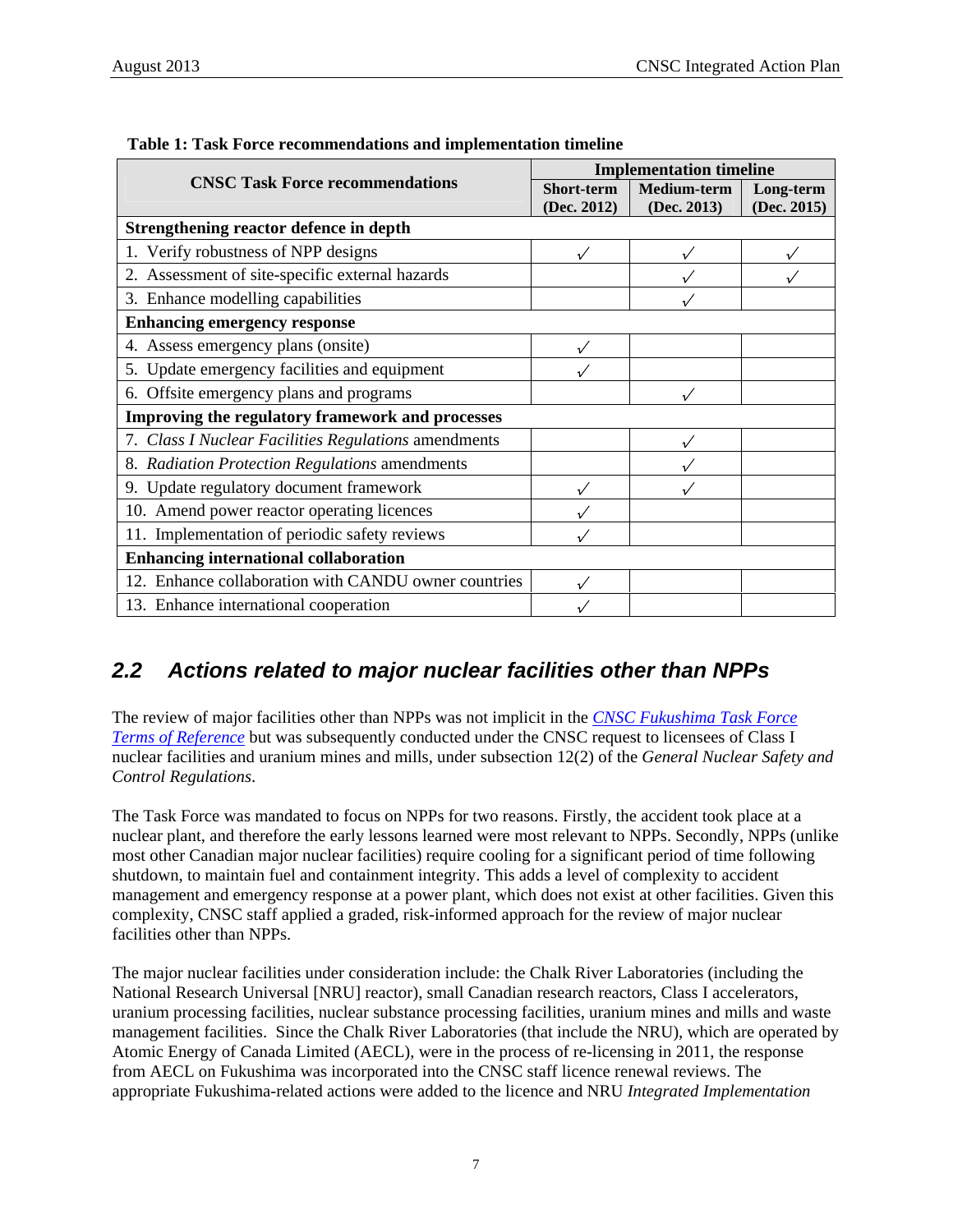<span id="page-11-0"></span>*Plan* in October 2011. This was an important part of the public hearings on the licence renewal in June and October 2011. The impact of Fukushima has also been discussed with the Commission at licence renewals for other major nuclear facilities (e.g., Cameco's Blind River and Port Hope facilities) and update reports to the Commission since March 2011.

Table 2 presents the CNSC staff recommendations used for major nuclear facilities (other than NPPs) on strengthening defence in depth, enhancing emergency response, improving the regulatory framework and enhancing international collaboration along with associated timeline for completion. These are closely aligned with the recommendations of the CNSC Task Force with respect to NPPs, as shown in **Annex B**.

|                                                  |                                                 | <b>Implementation timeline</b> |                                      |                           |  |
|--------------------------------------------------|-------------------------------------------------|--------------------------------|--------------------------------------|---------------------------|--|
|                                                  | <b>CNSC Staff recommendations</b>               |                                | <b>Medium-term</b><br>(Dec. 2013/14) | Long-term<br>(Dec. 2016)* |  |
|                                                  | <b>Strengthening defence in depth</b>           |                                |                                      |                           |  |
| 1.                                               | Review facilities' safety case                  |                                |                                      |                           |  |
| 2.                                               | Assessment of site-specific external hazards    |                                |                                      |                           |  |
| 3.                                               | Enhance modelling capabilities (NRU)            |                                |                                      |                           |  |
|                                                  | <b>Enhancing emergency response</b>             |                                |                                      |                           |  |
| 4.                                               | Assess emergency plans (onsite)                 |                                |                                      |                           |  |
| 5.                                               | Update emergency facilities and equipment (CRL) |                                |                                      |                           |  |
| 6.                                               | Offsite emergency plans and programs            |                                |                                      |                           |  |
| Improving the regulatory framework and processes |                                                 |                                |                                      |                           |  |
|                                                  | Improve the regulatory framework and processes  |                                |                                      |                           |  |
| <b>Enhancing international collaboration</b>     |                                                 |                                |                                      |                           |  |
| 8.                                               | Enhance international collaboration             |                                |                                      |                           |  |

|  |  | Table 2: Major nuclear facilities (other than NPPs) actions and implementation timeline |
|--|--|-----------------------------------------------------------------------------------------|
|  |  |                                                                                         |

\* to coincide with the Chalk River Laboratories licence expiry

The actions required of the CNSC and licensees to address the gaps identified by CNSC staff in their review of licensee 12(2) submissions and from the EAC recommendations to strengthen defence in depth and enhance emergency preparedness related to nuclear facilities other than NPPs are presented in **Annex B - Actions Related to Major Nuclear Facilities (Other Than NPPs)**.

The implementation timeframe for actions by CNSC staff and nuclear facilities other than NPPs are consistent with the *CNSC Management Response to CNSC Fukushima Task Force Recommendations*. These actions will be completed in the short-term, medium-term and long-term timeframe.

# *2.3 Actions related to communication and public education*

The EAC recommended that the CNSC develop a comprehensive communication and education strategy, which incorporates the use of various tools – including social media and expanded partnerships and relationships with various science media organizations that have the ability to inform the public on nuclear safety. Moreover, the EAC stressed the importance of communication and public education to provide complex and technical information to members of the public in clear, plain language and in an accessible manner, using the latest technological tools (including social media). The following section highlights several CNSC initiatives that were identified to enhance communications with stakeholders and the public.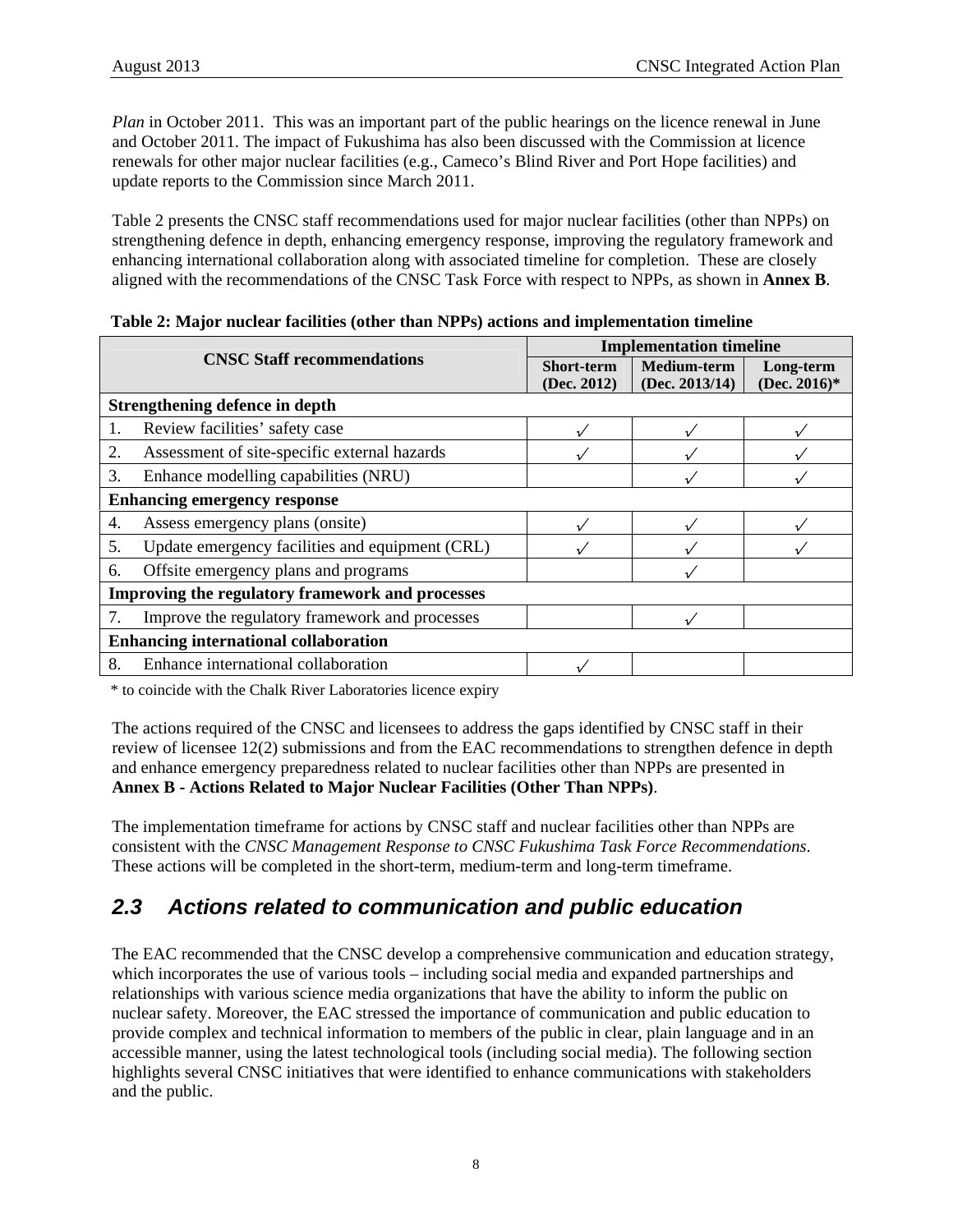<span id="page-12-0"></span>The program areas identified by CNSC staff to enhance communications with stakeholders, strengthen readiness, and improve cooperation and ties with organizations involved in the dissemination of information related to nuclear safety include:

- CNSC Web site and social media
- crisis Web site
- educational initiatives
- media
- international participation
- extreme accident scenario video

The CNSC communications and education response to Fukushima consists of several measures and programs to be implemented in the short-term, medium-term and long-term timeframe. The actions required of the CNSC to address the communication gaps identified in the *CNSC Fukushima Task Force Report* and EAC report are presented in **Annex C - Actions Related to Communications and Public Education.**

# **3. Implementation**

The *CNSC Integrated Action Plan* will be implemented by licensees (through existing regulatory oversight programs) for initiatives that pertain to design and operational enhancements, or by the CNSC for those actions dealing with regulatory framework improvements, communications and education, and enhanced international collaboration.

Sharing information and ensuring the public receives clear and consistent information is critical during an emergency. In keeping with its mandate to disseminate objective scientific, technical and regulatory information, the CNSC continues to improve communication and public education, including better communication to Canadians in the event of a nuclear emergency.

Effective clear language communications with stakeholders and the public is a process that requires continuous improvement, and evolves along state-of-the-art means of communication technology. The CNSC is continuously evaluating all facets and means of communication, to remain relevant and to maintain a strong presence in this ever-changing and evolving media.

The Commission will be kept informed on the *CNSC Integrated Action Plan* implementation progress, through annual updates by CNSC staff.

# **4. Conclusion**

The CNSC Fukushima Task Force confirmed that Canadian nuclear power plants are safe and have a robust design that relies on multiple layers of defence. The CNSC management has endorsed the findings and recommendations of the Task Force, and has committed to addressing each recommendation through the actions outlined in this *CNSC Integrated Action Plan*, together with those of the EAC.

CNSC staff also concluded that Class I major nuclear facilities, as well as uranium mines and mills licensees, have demonstrated a strong commitment to nuclear safety. Reviews and safety assessments post-Fukushima demonstrate that these facilities are safe and do not pose any significant risk to the health and safety of Canadians, or to the environment.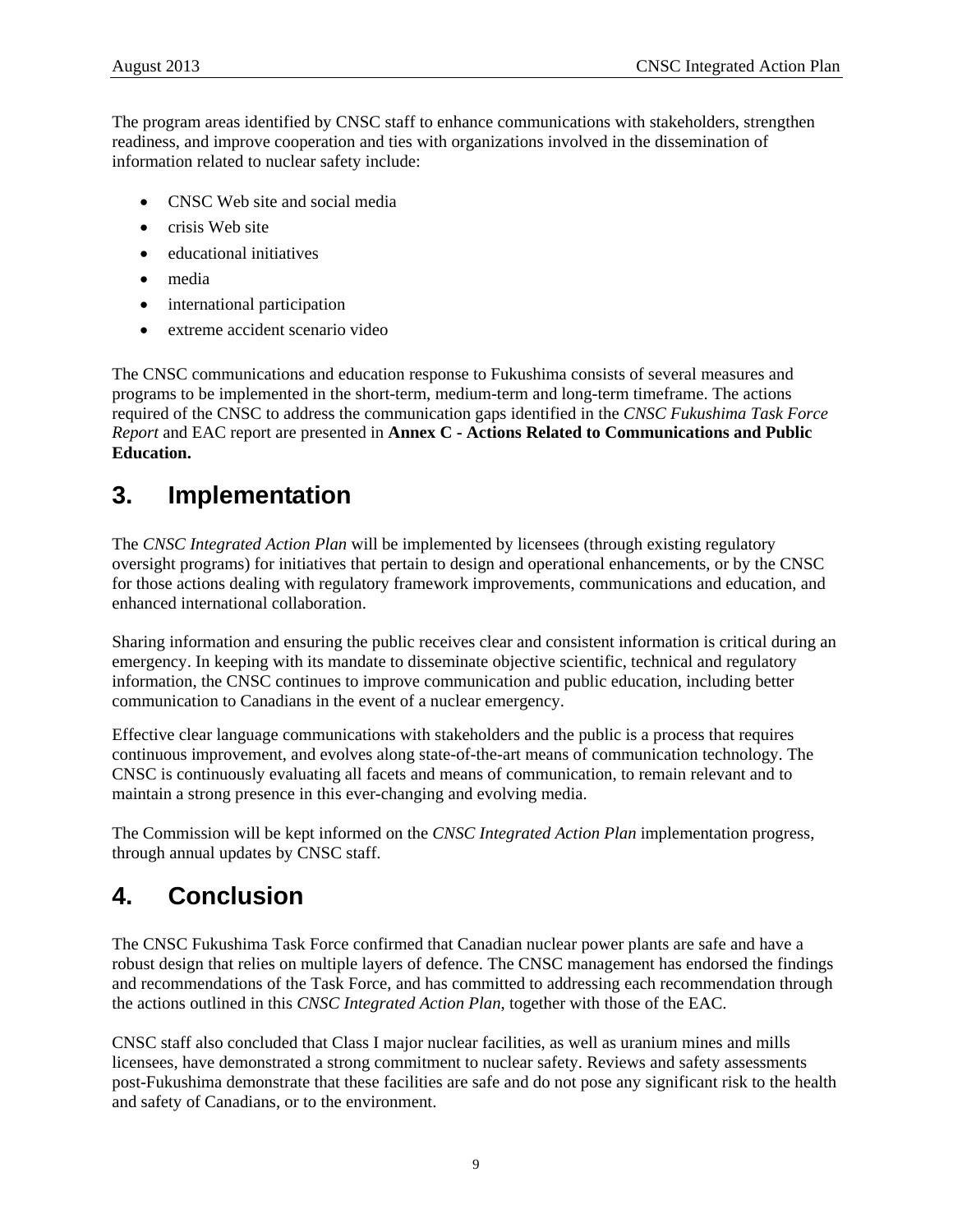To address the recommendations made by the *CNSC Fukushima Task Force Report*, together with those of the EAC report, the CNSC has developed an integrated action plan to reinforce defence in depth at Canadian NPPs, enhance the safety of non-power reactor facilities, strengthen emergency preparedness, improve the regulatory framework, foster international collaboration, and enhance crisis communication capabilities.

The *CNSC Integrated Action Plan* reflects stakeholder input (obtained through several rounds of public consultations), incorporates the outcomes of independent reviews (made by the IAEA and the EAC), and responds to the requests of the Commission.

CNSC staff will update the Commission annually on the *CNSC Integrated Action Plan*'s implementation progress by licensees and staff.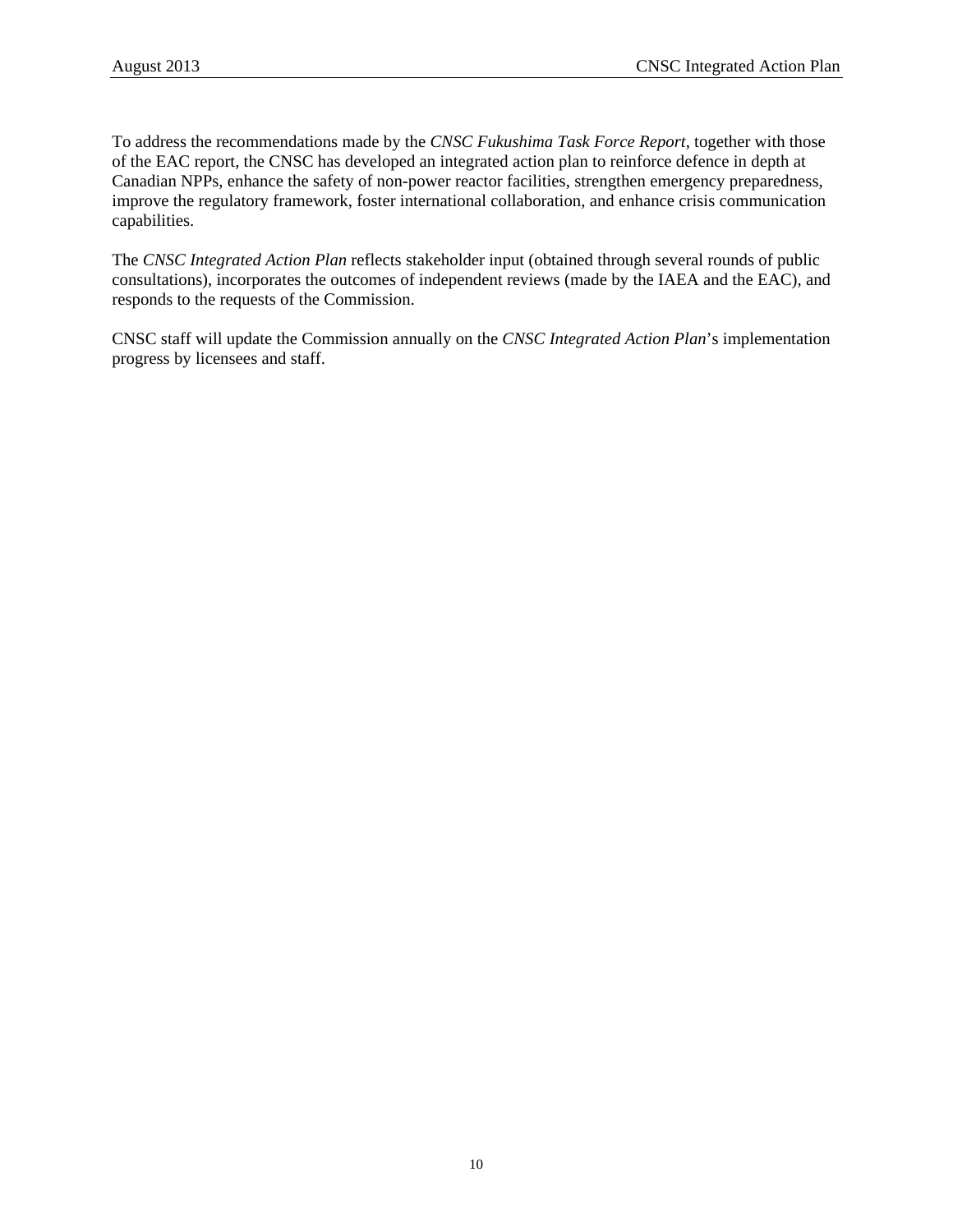# <span id="page-14-0"></span>**Annex A - Actions Related to Nuclear Power Plants**

# *Part A1 – Strengthening reactor defence in depth*

The CNSC Task Force confirmed that Canadian nuclear power plants (NPPs) are safe and have a robust design that relies on multiple layers of defence. The design ensures that there will be no impact on the public from external events regarded as credible. The design also offers protection against more severe external events that are much less likely to occur. Nevertheless, the CNSC Task Force recommended strengthening each layer of defence built into the Canadian NPP design and licensing philosophy.

Human and organizational performance (HOP) is integral to all design, analysis and procedural activities and supports all levels of defence in depth. As part of the design-basis of NPP operations, the CNSC has in place a comprehensive HOP program, which assesses elements such as safety culture, minimum shift complement and fitness for service. CNSC staff will examine HOP in beyond-design-basis scenarios and accident management.

Furthermore, CNSC staff will review regulatory documents to ensure that they adequately address all potential external hazards, including tornadoes. Any identified changes will be addressed through the existing regulatory document preparation process.

Certain design enhancements for severe accident management – such as containment performance (to prevent unfiltered releases of radioactive products), control capabilities (for hydrogen and other combustible gases), and adequacy and survivability of equipment and instrumentation – will be evaluated and implemented wherever practicable. Some of these measures have already been implemented. The following sections describe actions needed to strengthen each layer of defence in depth.

# **Recommendation 1 – Verify the robustness of NPP designs**

#### **Task Force recommendation**

Licensees should systematically verify the effectiveness of, and supplement where appropriate, the existing plant design capabilities in beyond-design-basis accident and severe accident conditions, including:

- a) overpressure response of the main systems and components **(Actions A.1.1, A.1.2)**
- b) containment performance to prevent unfiltered releases of radioactive products **(Action A.1.3)**
- c) control capabilities for hydrogen and other combustible gases:
	- i) accelerate installation of the hydrogen management capability and sampling provisions **(Action A.1.4)**
	- ii) include spent fuel bays and any other areas where hydrogen accumulation cannot be precluded **(Action A.1.5)**
- d) make-up capabilities for the steam generators, primary heat transport system and connected systems, moderator, shield tank and spent fuel bays **(Actions A.1.6, A.1.7, A.1.8, A.1.9)**
- e) design requirements for the self-sufficiency of a plant site, such as availability and survivability of equipment and instrumentation following a sustained loss of power, and capacity to remove heat from a reactor **(Action A.1.10)**
- f) control facilities for personnel involved in accident management **(Action A.1.9)**
- g) emergency mitigating equipment and resources that could be stored offsite and brought onsite if needed **(Action A.1.11)**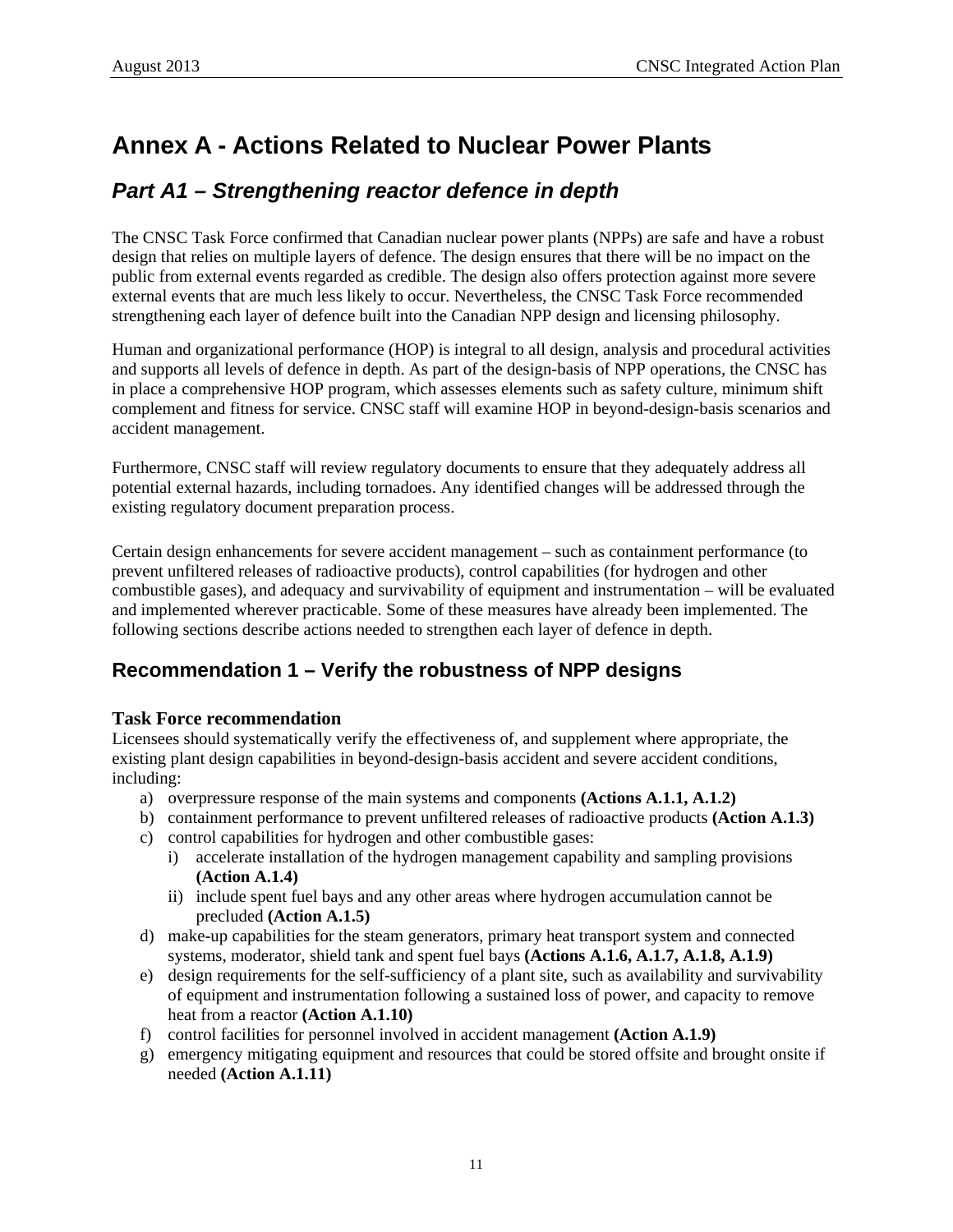#### **EAC recommendation 6**

The EAC recommends that the CNSC examine the area of human and organizational factors, to achieve a more complete understanding of lessons learned from the Fukushima crisis. **(This recommendation has been applied to actions A.1.3, A.1.6, A.1.7, A.1.8, A.1.9, A.1.10, A.1.11.)**

#### **CNSC staff actions**

#### **A.1.1** Action:

Licensees should submit additional evidence (e.g., test results) that provide confidence in the bleed condenser/degasser condenser relief capacity.

#### Action item(s):

- **A.1.1.1** An updated evaluation of the capability of bleed condenser/degasser condenser relief valves, providing additional evidence that the valves have sufficient capacity.
- **A.1.1.2** If required, a plan and schedule either for confirmatory testing of installation or provision for additional relief capacity.

Applicable to: All sites.

Timeline: Completion by end of December 2012.

#### **A.1.2** Action:

Licensees should re-examine the capability of the shield tank/calandria vault relief to discharge steam produced in a severe accident. The benefits of sustainability of shield tank heat sink during accident conditions should also be re-examined.

#### Action item(s):

- **A.1.2.1** An assessment of the capability of shield tank/calandria vault relief.
- **A.1.2.2** If relief capacity is inadequate, an assessment of the benefits available from adequate relief capacity and the practicability of providing additional relief.
- **A.1.2.3** If additional relief is beneficial and practicable, a plan and schedule for provision of additional relief.

Applicable to: All sites.

Timeline: Completion by end of December 2013.

#### **A.1.3** Action:

Licensees should evaluate the means to prevent the failure of the containment systems and, to the extent practicable, unfiltered releases of radioactive products in beyond-design-basis accidents including severe accidents. If unfiltered releases of radioactive products in beyond-design-basis accidents including severe accidents cannot be precluded, then additional mitigation should be provided. This assessment should consider elements of HOP under accident conditions.

#### Action item(s):

**A.1.3.1** Assessments of adequacy of the existing means to protect containment integrity and prevent uncontrolled release in beyond-design-basis accidents including severe accidents.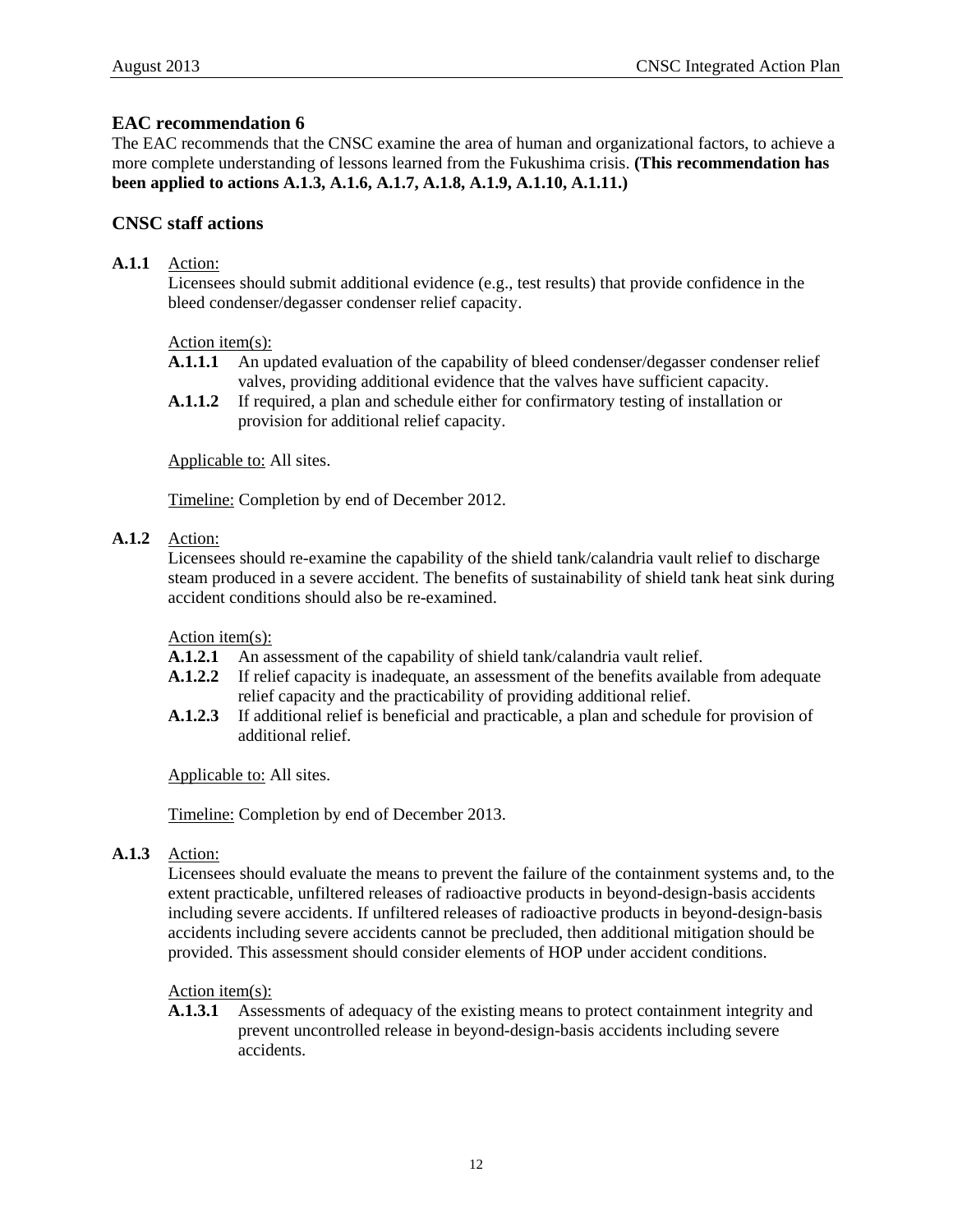**A.1.3.2** Where the existing means to protect containment integrity and prevent uncontrolled releases of radioactive products in beyond-design-basis accidents including severe accidents are found inadequate, a plan and schedule for design enhancements to control long-term radiological releases and, to the extent practicable, unfiltered releases.

Applicable to: All sites.

Timeline: Completion by end of December 2015.

#### **A.1.4** Action:

Licensees should complete the installation of passive autocatalytic recombiners (PARs) as quickly as possible.

Action item(s):

**A.1.4.1** A plan and schedule for the installation of PARs as quickly as possible.

Applicable to: All sites.

Timeline: Completion by end of December 2012.

#### **A.1.5** Action:

If draining of the irradiated fuel bay (IFB) following a beyond-design-basis event cannot be precluded, the need for hydrogen mitigation should be evaluated.

#### Action item(s):

**A.1.5.1** An evaluation of the potential for hydrogen generation in the IFB area and the need for hydrogen mitigation.

Applicable to: All sites.

Timeline: Completion by end of December 2013.

#### **A.1.6** Action:

Licensees should evaluate the structural integrity of the IFB at temperatures in excess of the design temperature limit. If structural failure cannot be precluded, then additional mitigation (e.g., high-capacity make-up or sprays) should be provided. Consequences of the loss of shielding should be evaluated. This assessment should consider elements of HOP under accident conditions.

Action Item(s):

- **A.1.6.1** An evaluation of the structural response of the IFB structure to temperatures in excess of the design temperature, including an assessment of the maximum credible leak rate following any predicted structural damage.
- **A.1.6.2** A plan and schedule for deployment of any additional mitigating measures shown to be necessary by the evaluation of structural integrity.

Applicable to: All sites.

Timeline: Completion by end of December 2013.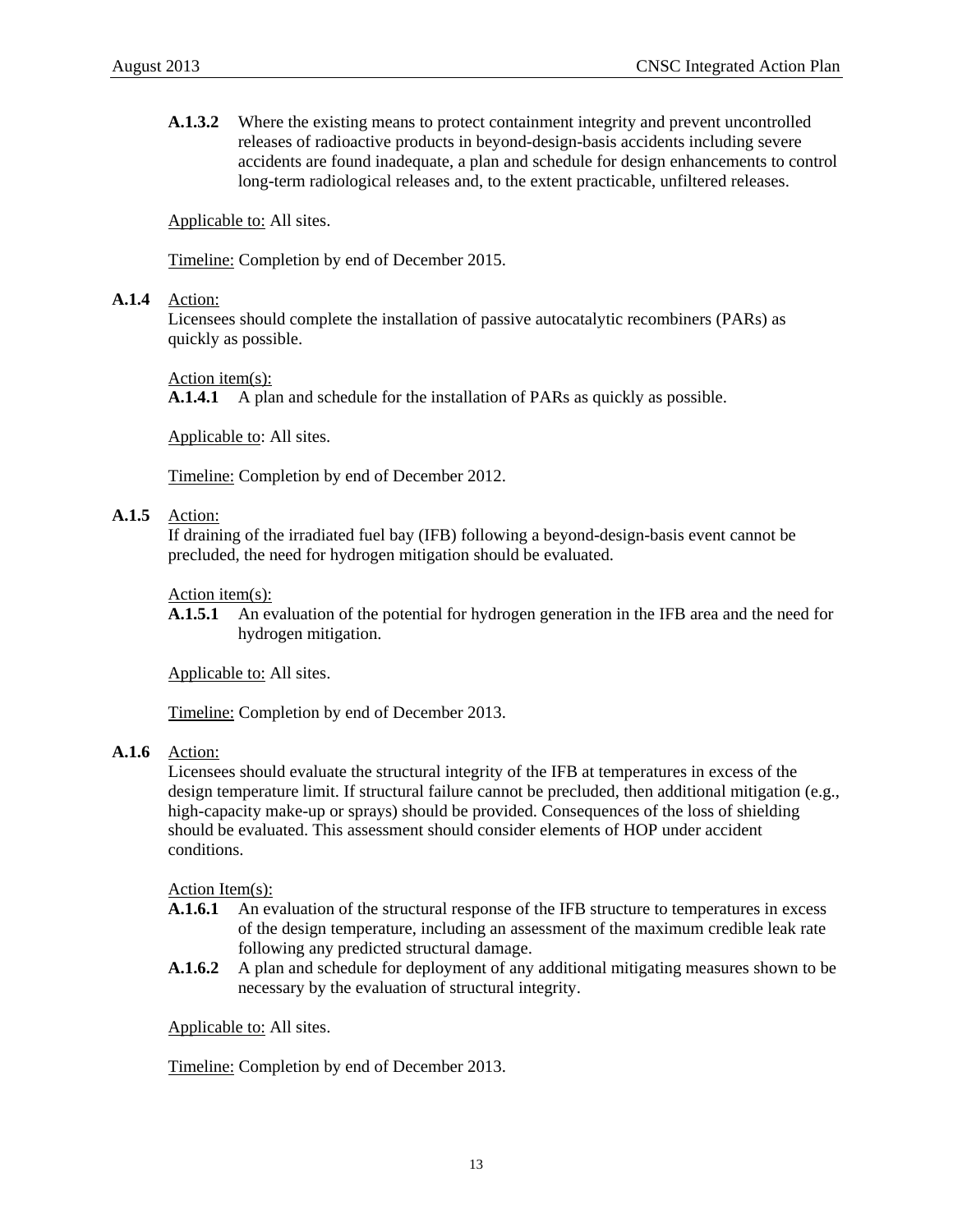#### **A.1.7** Action:

Licensees should evaluate means to provide coolant make-up to the primary heat transport system, steam generators, moderator, shield tank/calandria vault, spent fuel pools and dousing tank where applicable. Means include:

- 1. Coolant make-up to prevent severe core damage.
- 2. If severe core damage cannot be precluded, then the make-up coolant should be used in severe accident management guidelines (SAMG) to mitigate the severe accident.

This assessment should consider elements of HOP under accident conditions.

Action item(s):

**A.1.7.1** A plan and schedule for optimizing existing provisions and putting in place additional coolant make-up provisions and supporting analyses.

Applicable to: All sites.

Timeline: Completion by end of December 2013.

#### **A.1.8** Action:

Licensees should provide a reasonable level of confidence that the means (e.g., equipment and instrumentation) necessary for severe accident management and essential to the execution of SAMGs will perform their function in the severe accident environment for the duration for which they are needed. This assessment should consider elements of HOP under accident conditions.

#### Action item(s):

**A.1.8.1** A detailed plan and schedule for performing assessments of equipment and instrumentation survivability, and a plan and schedule for equipment upgrade, where appropriate, based on the assessment.

Applicable to: All sites.

Timeline: Completion by end of December 2013.

#### **A.1.9** Action:

Licensees should ensure the habitability of control facilities under conditions arising from beyond-design-basis and severe accidents. This assessment should consider elements of HOP under accident conditions.

#### Action item(s):

**A.1.9.1** An evaluation of the habitability of control facilities under conditions arising from beyond-design-basis and severe accidents and, where applicable, detailed plan and schedule for control facilities upgrades.

Applicable to: All sites.

Timeline: Completion by end of December 2014.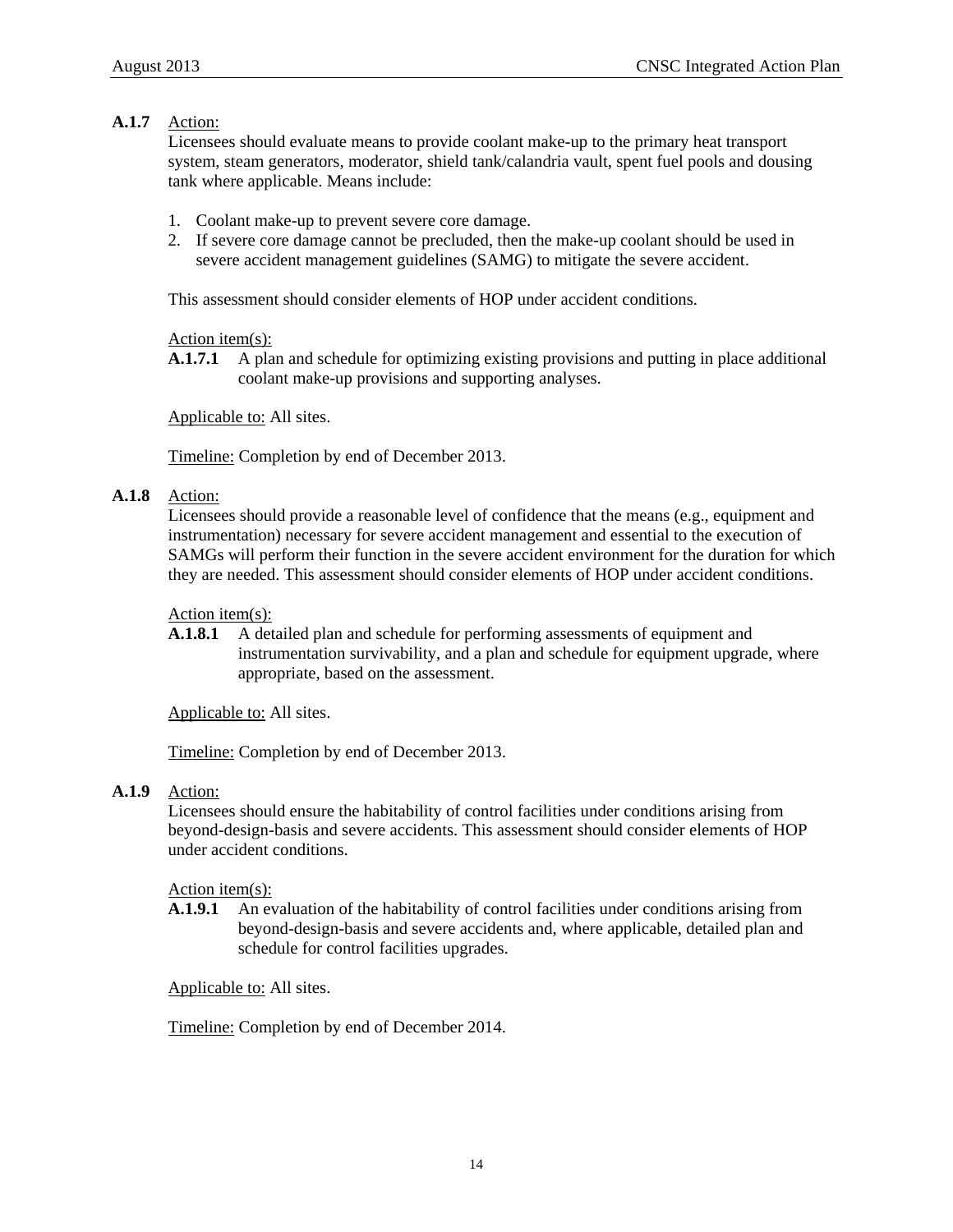#### **A.1.10** Action:

Licensees should investigate means of extending the availability of power for key instrumentation and control (I&C) needed in accident management actions following a loss of all AC power. This assessment should consider elements of HOP under accident conditions.

#### Action item(s):

- **A.1.10.1** An evaluation of the requirements and capabilities for electrical power for key instrumentation and control. The evaluation should identify practicable upgrades that would extend the availability of key I&C, if needed.
- **A.1.10.2** A plan and schedule for deployment of identified upgrades. A target of eight hours without the need for offsite support should be used.

Applicable to: All sites.

Timeline: Completion by end of December 2012.

#### **A.1.11** Action:

Licensees should procure, as quickly as possible, emergency equipment and other resources that could be either stored onsite or stored offsite and brought onsite to mitigate a severe accident. This assessment should consider elements of HOP under accident conditions.

Action item(s): **A.1.11.1** A plan and schedule for procurement.

Applicable to: All sites.

Timeline: Completion by end of December 2012.

# **Recommendation 2 – Assessment of site-specific external hazards**

#### **Task Force recommendation**

Licensees should conduct more comprehensive assessments of site-specific external hazards, to demonstrate that:

- a) considerations of magnitudes of design-basis and beyond-design-basis external hazards are consistent with current best international practices **(Action 2.1)**
- b) consequences of events triggered by external hazards are within applicable limits **(Action 2.2)**

Such assessments should be updated periodically, to reflect gained knowledge and modern requirements.

#### **EAC recommendation 6**

The EAC recommends that the CNSC examine the area of human and organizational factors to achieve a more complete understanding of lessons learned from the Fukushima crisis. **(This recommendation has been applied to Action 2.1.)**

#### **EAC recommendation 7**

The EAC recommends that the CNSC clarify its plans to address tornado hazards. **(This recommendation has been applied to Action 2.1.)**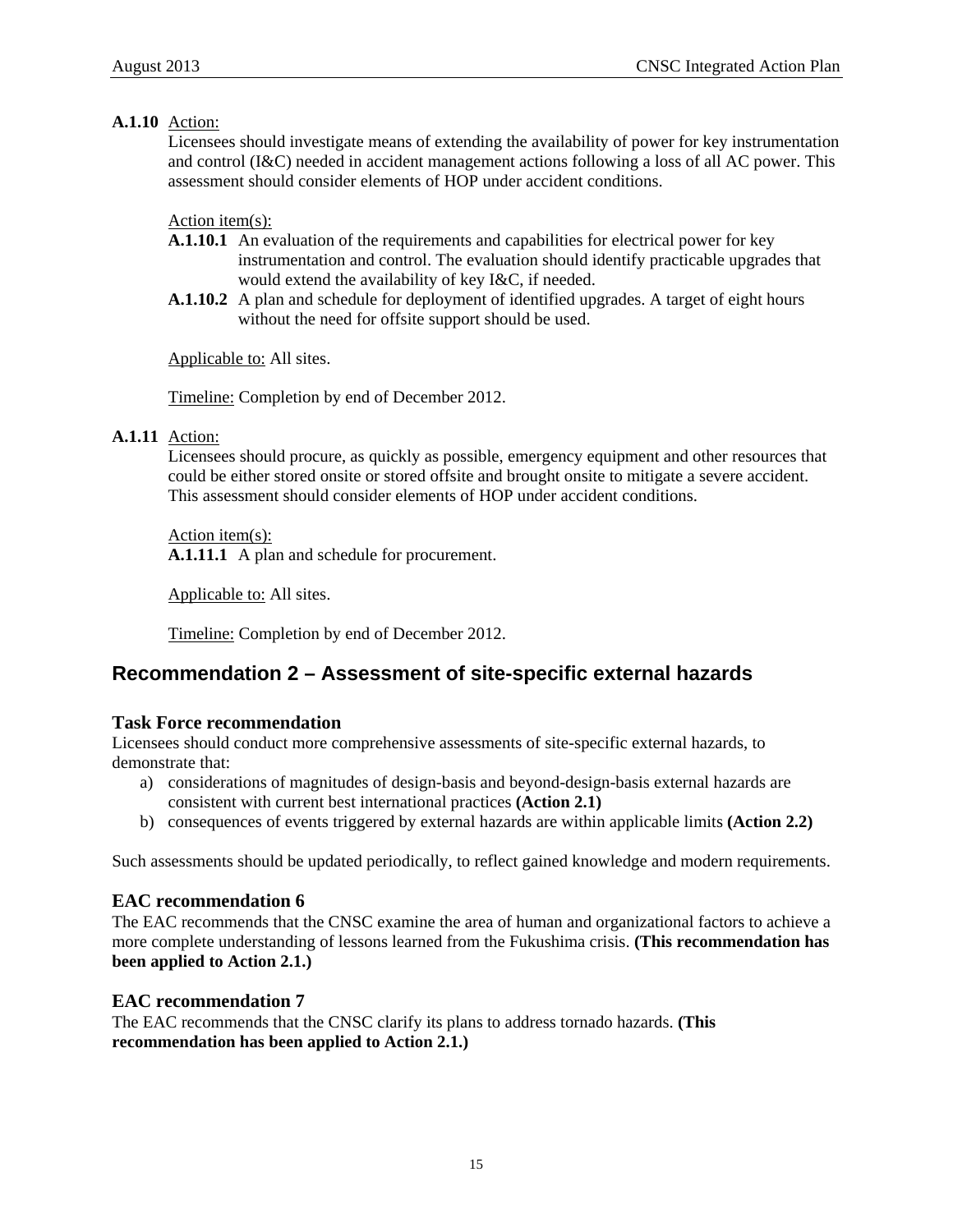#### **CNSC staff actions**

#### **A.2.1** Action:

Licensees should complete the review of the basis for external events against modern state-of-theart practices for evaluating external events magnitudes and relevant design capacity for these events, including but not limited to: earthquake, floods, tornadoes and fire. This assessment should consider elements of HOP under accident conditions.

Action item(s):

Through implementation of the current S-294, *Probabilistic Safety Assessment (PSA) for Nuclear Power Plants*:

- **A.2.1.1** Re-evaluate, using modern calculations and state-of-the-art methods, the site-specific magnitudes of each external event to which the plant may be susceptible.
- **A.2.1.2** Evaluate if the current site-specific design protection for each external event assessed in 1 above is sufficient. If gaps are identified a corrective plan should be proposed.

Applicable to: All sites.

Timeline: Completion by end of December 2013.

**A.2.2** Action:

Implementation of RD-310, *Safety Analysis for Nuclear Power Plants*, is already in progress and being tracked by the CNSC/Industry Safety Analysis Improvement Initiative working group.

Action item(s):

A.2.2.1 No new requirement, since it is already being implemented.

Applicable to: All sites.

Timeline: Completion by end of December 2013.

### **Recommendation 3 – Enhance modelling capabilities**

#### **Task Force recommendation**

Licensees should enhance their modelling capabilities and conduct systematic analyses of beyond-designbasis accidents to include analyses of **(Actions A.3.1, A.3.2)**:

- a) multi-unit events
- b) accidents triggered by extreme external events
- c) spent fuel bay accidents

The analyses should include estimation of releases, into the atmosphere and water, of fission products, aerosols and combustible gases.

#### **EAC recommendation 6**

The EAC recommends that the CNSC examine the area of human and organizational factors to achieve a more complete understanding of lessons learned from the Fukushima crisis. **(This recommendation has been applied to Actions A.3.1, A.3.2.)**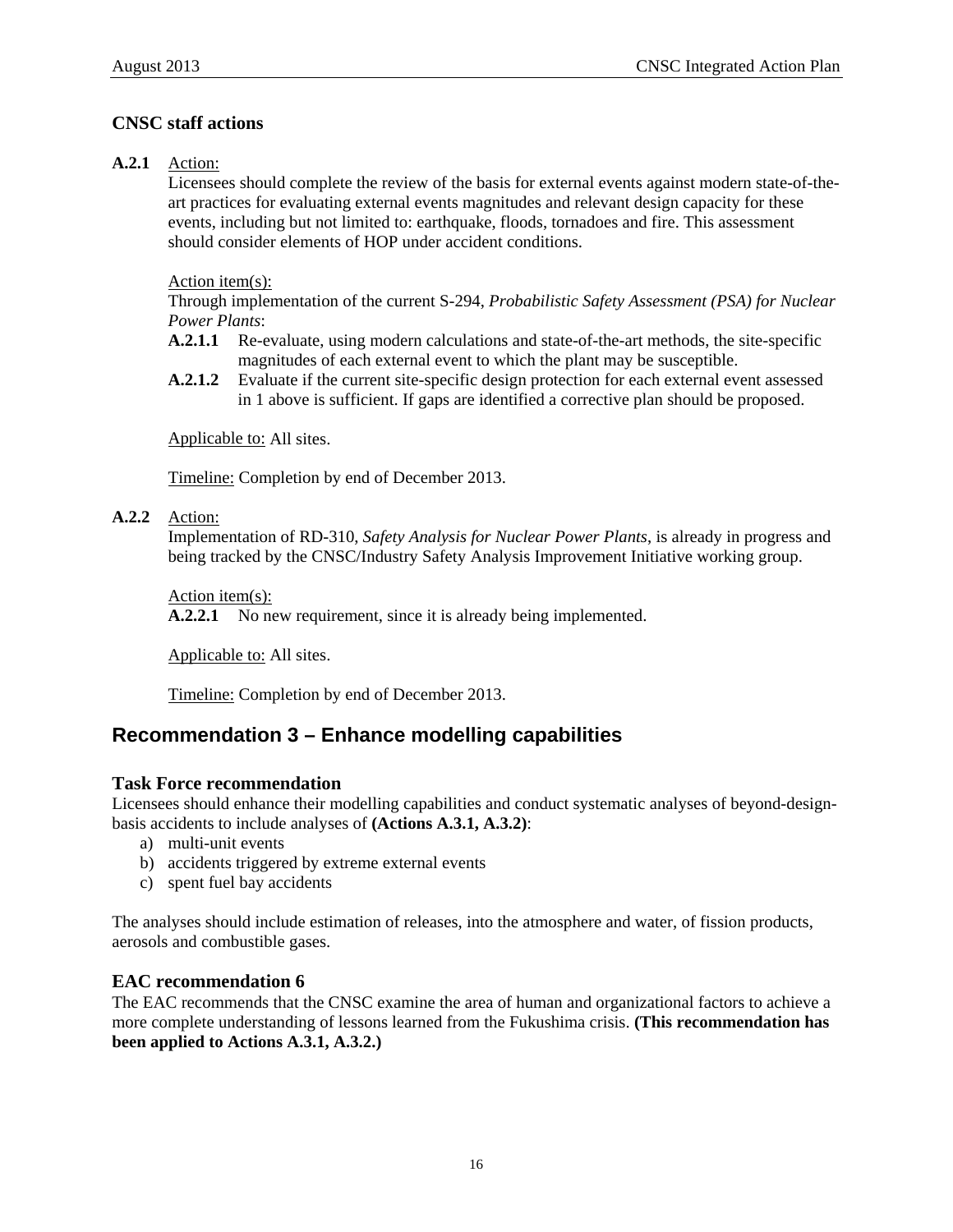#### <span id="page-20-0"></span>**CNSC staff actions**

#### **A.3.1** Action:

- 1. Licensees should develop/finalize and fully implement severe accident management guidelines (SAMGs) at each station.
- 2. Licensees should expand the scope of SAMGs to include multi-unit and IFB events.
- 3. Licensees should demonstrate effectiveness of SAMGs. Licensees should validate and/or refine SAMGs to demonstrate their adequacy in the light of lessons drawn from the Fukushima Daiichi nuclear accident.

This assessment should consider elements of HOP under accident conditions.

Action item(s):

- **A.3.1.1** Where SAMGs have not been developed/finalized or fully implemented, provide plans and schedules for completion.
- **A.3.1.2** For multi-unit stations, provide plans and schedules for the inclusion of multi-unit events in SAMGs.
- **A.3.1.3** For all stations, provide plans and schedules for the inclusion of IFB events in station operating documentation where appropriate.
- **A.3.1.4** Demonstrate the effectiveness of SAMGs via table-top exercises and drills.

Applicable to: All sites.

Timeline**:** Completion by end of December 2013.

**A.3.2** Action:

Licensees of multi-unit NPPs should develop improved modelling of multi-unit plans in severe accident conditions, or demonstrate that the current simple modelling assumptions are adequate. This assessment should consider elements of HOP under accident conditions.

Action item(s):

- **A.3.2.1** An evaluation of the adequacy of existing modelling of severe accidents in multi-unit stations. The evaluation should provide a functional specification of any necessary improved models.
- **A.3.2.2** A plan and schedule for the development of improved modelling, including any necessary experimental support.

Applicable to: All sites (multi-unit accident conditions are not applicable to Point Lepreau and Gentilly-2).

Timeline: Completion by end of December 2012.

# *Part A2 – Enhancing emergency response*

The CNSC Task Force also confirmed that the current emergency preparedness and response measures in Canada (both onsite and offsite) remain adequate. Nevertheless, the Task Force identified further improvements to be achieved through streamlining emergency preparedness between onsite and offsite authorities. These improvements should consider HOP, which is integral to design, analysis and procedural activities, and supports all levels of defence in depth (including accident management).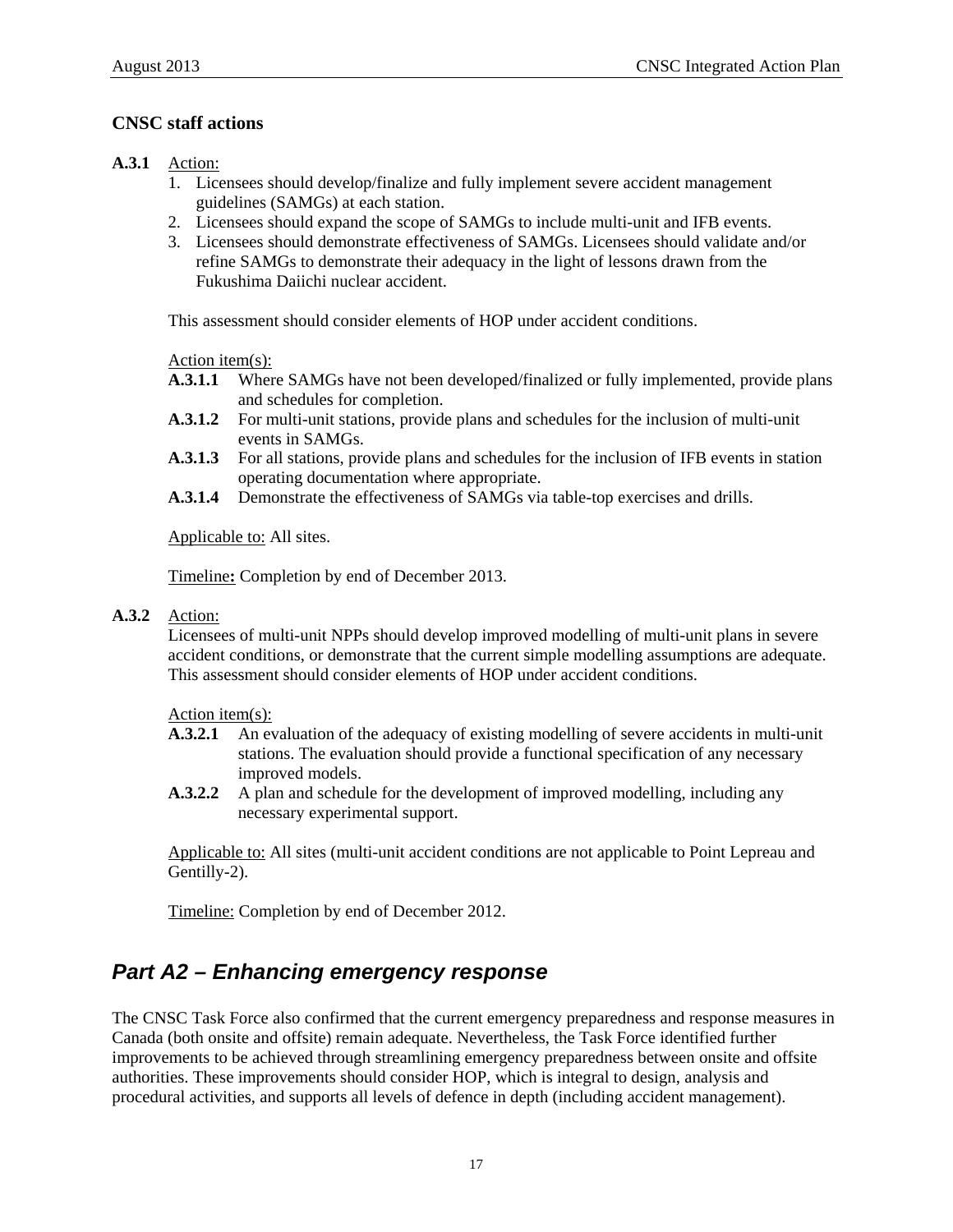These improvements are described in the actions outlined below. Commission consideration will be sought for all measures required to strengthen interaction with provincial and federal emergency planning authorities and where legislation may be needed. The CNSC has no regulatory mandate to interact in these areas; nevertheless, the CNSC is committed to facilitating discussions and liaising with appropriate regulatory authorities to address the concerns expressed by the Task Force.

# **Recommendation 4 – Assess emergency plans (onsite)**

#### **Task Force recommendation**

Licensees should assess emergency plans to ensure emergency response organizations will be capable of responding effectively in a severe event and/or multi-unit accident, and conduct sufficiently challenging emergency exercises based on them **(Actions A.4.1, A.4.2)**.

#### **EAC recommendation 6**

The EAC recommends that the CNSC examine the area of human and organizational factors to achieve a more complete understanding of lessons learned from the Fukushima crisis. **(This recommendation has been applied to Actions A.4.1, A.4.2.)**

#### **CNSC staff actions**

**A.4.1** Action:

Licensees should evaluate and revise their emergency plans in regard to multi-unit accidents and severe external events. This activity should include an assessment of their minimum complement requirements to ensure their emergency response organizations will be capable of responding effectively to multi-unit accidents or to severe natural disasters. This assessment should consider elements of HOP under accident conditions.

Action item(s):

**A.4.1.1** An evaluation of the adequacy of existing emergency plans and programs.

**A.4.1.2** A plan and schedule to address any gaps identified in the evaluation.

Applicable to: All sites (multi-unit accident conditions are not applicable to Point Lepreau and Gentilly-2).

Timeline: Completion by end of December 2012.

#### **A.4.2** Action:

Licensees should review their drill and exercise programs, to ensure that they are sufficiently challenging to test the performance of the emergency response organization under severe events and/or multi-unit accident conditions. This assessment should consider elements of HOP under accident conditions.

Action item(s):

**A.4.2.1** A plan and schedule for the development of improved exercise program.

Applicable to: All sites (multi-unit accident conditions are not applicable to Point Lepreau and Gentilly-2).

Timeline: Completion by end of December 2012.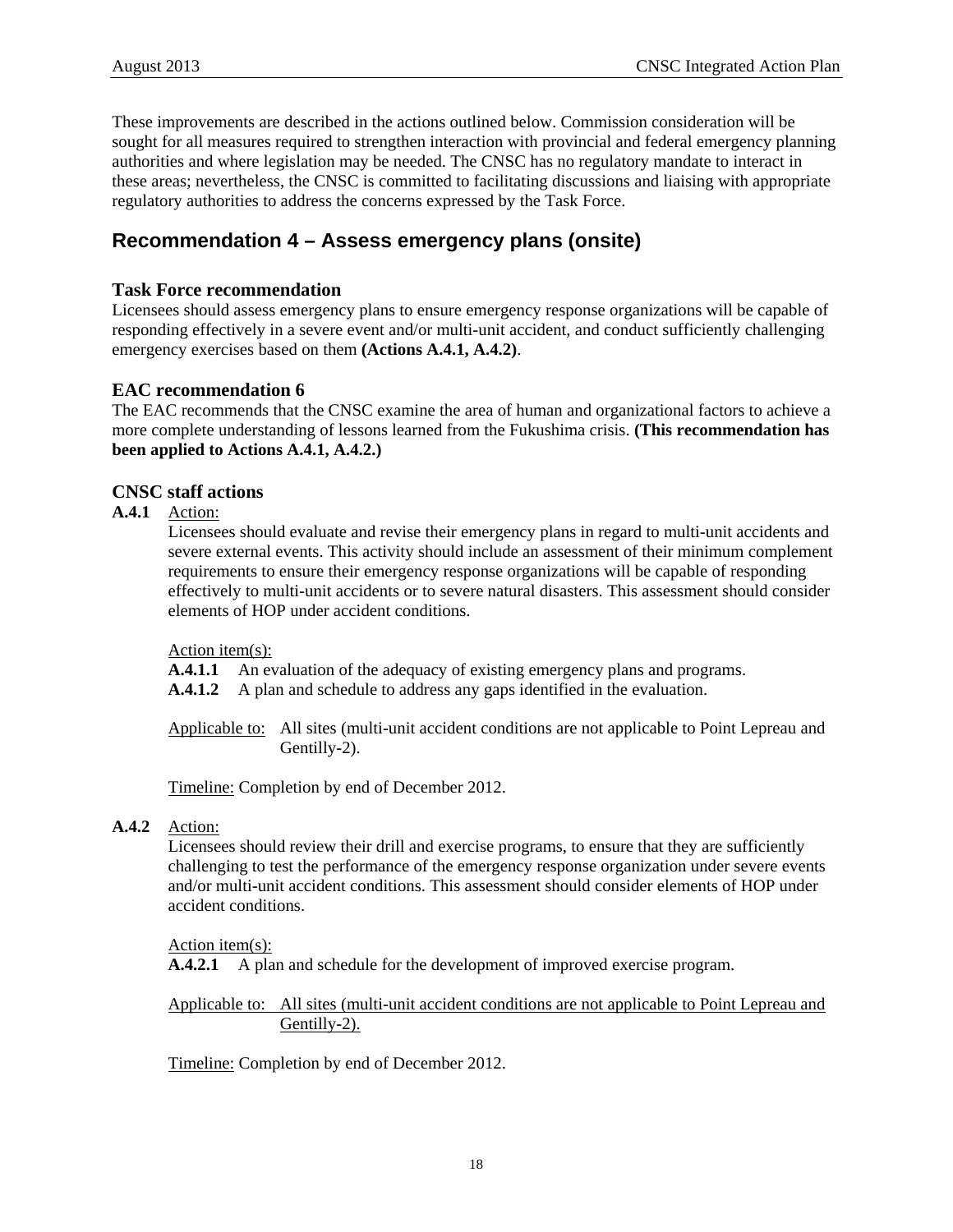# **Recommendation 5 – Update emergency facilities and equipment**

#### **Task Force recommendation**

Licensees should review and update their emergency facilities and equipment, in particular:

- a) ensure operability of primary and backup emergency facilities and of all emergency response equipment that require electrical power and water **(Action A.5.1)**
- b) formalize all arrangements and agreements for external support and document these in the applicable emergency plans and procedures **(Action A.5.2)**
- c) verify or develop tools to provide offsite authorities with an estimate of the amount of radioactive material that may be released and the dose consequences, including the installation of automated real-time station boundary radiation monitoring systems with appropriate backup power **(Actions A.5.3, A.5.4)**

#### **EAC recommendation 6**

The EAC recommends that the CNSC examine the area of human and organizational factors to achieve a more complete understanding of lessons learned from the Fukushima crisis. **(This recommendation has been applied to Actions A.5.1, A.5.2.)**

#### **CNSC staff actions**

#### **A.5.1** Action:

Licensees should review primary and alternate emergency facilities, and all emergency response equipment that requires electrical power to operate (e.g., electronic dosimeters, two-way radios), to make sure that appropriate backup power sources exist. The requirements and limitations should be documented in the applicable emergency plans and procedures. This assessment should consider elements of HOP under accident conditions.

Action item(s):

- **A.5.1.1** An evaluation of the adequacy of backup power for emergency facilities and equipment.
- **A.5.1.2** A plan and schedule to address any gaps identified.

Applicable to: All sites.

Timeline: Completion by end of December 2012.

#### **A.5.2** Action:

Licensees should formalize all arrangements and agreements for external support, and should document these in the applicable emergency plans and procedures. This assessment should consider elements of HOP under accident conditions.

Action item(s):

- **A.5.2.1** Identify the external support and resources that may be required during an emergency.
- **A.5.2.2** Identify the external support and resource agreements that have been formalized and documented.
- **A.5.2.3** Confirm if any undocumented arrangements can be formalized.

Applicable to: All sites.

Timeline: Completed by end of December 2012.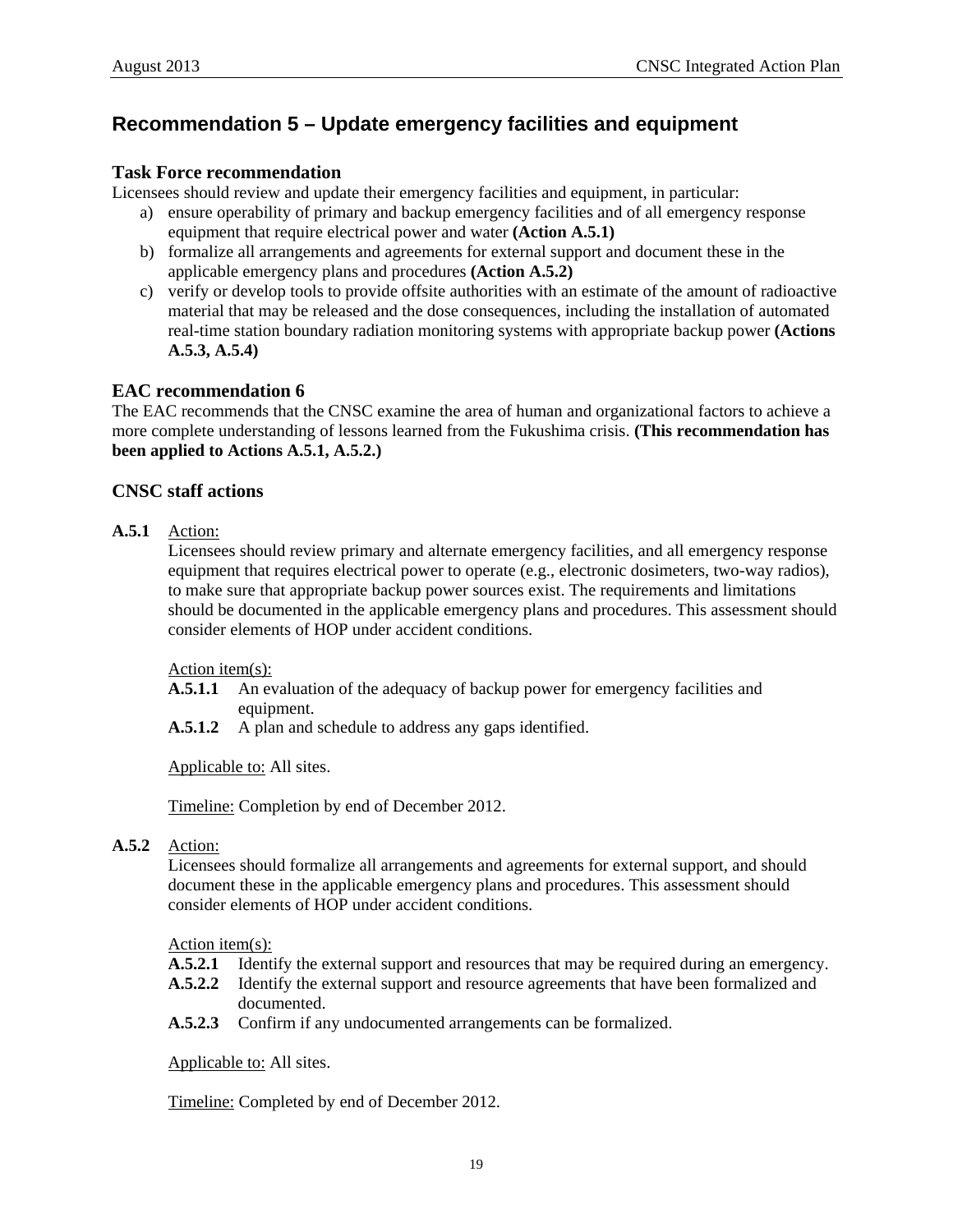#### **A.5.3** Action:

Licensees should install automated real-time station boundary radiation monitoring systems with appropriate backup power and communications systems.

Action item(s):

**A.5.3.1** Provide a project plan and installation schedule.

Applicable to: All sites.

Timeline: Completion by end of December 2012.

#### **A.5.4** Action:

Licensees should develop source term estimation capability, including dose modelling tools.

Action item(s):

**A.5.4.1** Provide source term and dose modelling tools specific to each NPP.

Applicable to: Hydro-Québec and NB Power.

Timeline: Completed by end of December 2012.

### **Recommendation 6 – Offsite emergency plans and programs**

#### **Task Force recommendation**

Federal and provincial nuclear emergency planning authorities should undertake a review of their plans and supporting programs, such as **(Action 6.1)**:

- a) ensuring plan revision activities are expedited and making regular full-scale exercises a priority
- b) establishing a formal, transparent, national-level oversight process for offsite nuclear emergency plans, programs and performance
- c) reviewing the planning basis of offsite arrangements in view of multi-unit accident scenarios
- d) reviewing arrangements for protective action including resolving the issues pertaining to public alerting, validating the effectiveness of potassium iodide (KI) pill-stocking and distribution strategies and verifying, or developing the capability for predicting, offsite effects.

#### **EAC recommendation 3**

The EAC recommends that the CNSC work with other government departments to ensure better coordination and redefinition of departmental roles and responsibilities, should a nuclear accident occur in Canada, the United States or overseas. **(This recommendation has been applied to Action A.6.1.)**

#### **EAC recommendation 4**

The EAC recommends that the CNSC meet with its partner organizations and licensees to establish the frequency and extent of multi-level emergency exercises. **(This recommendation has been applied to Action A.6.1.)**

#### **EAC recommendation 9**

The EAC recommends that, as the Canadian nuclear safety regulator, the CNSC should play an active role in ensuring that emergency planning exercises with the United States are conducted regularly. **(This recommendation has been applied to Action A.6.1.)**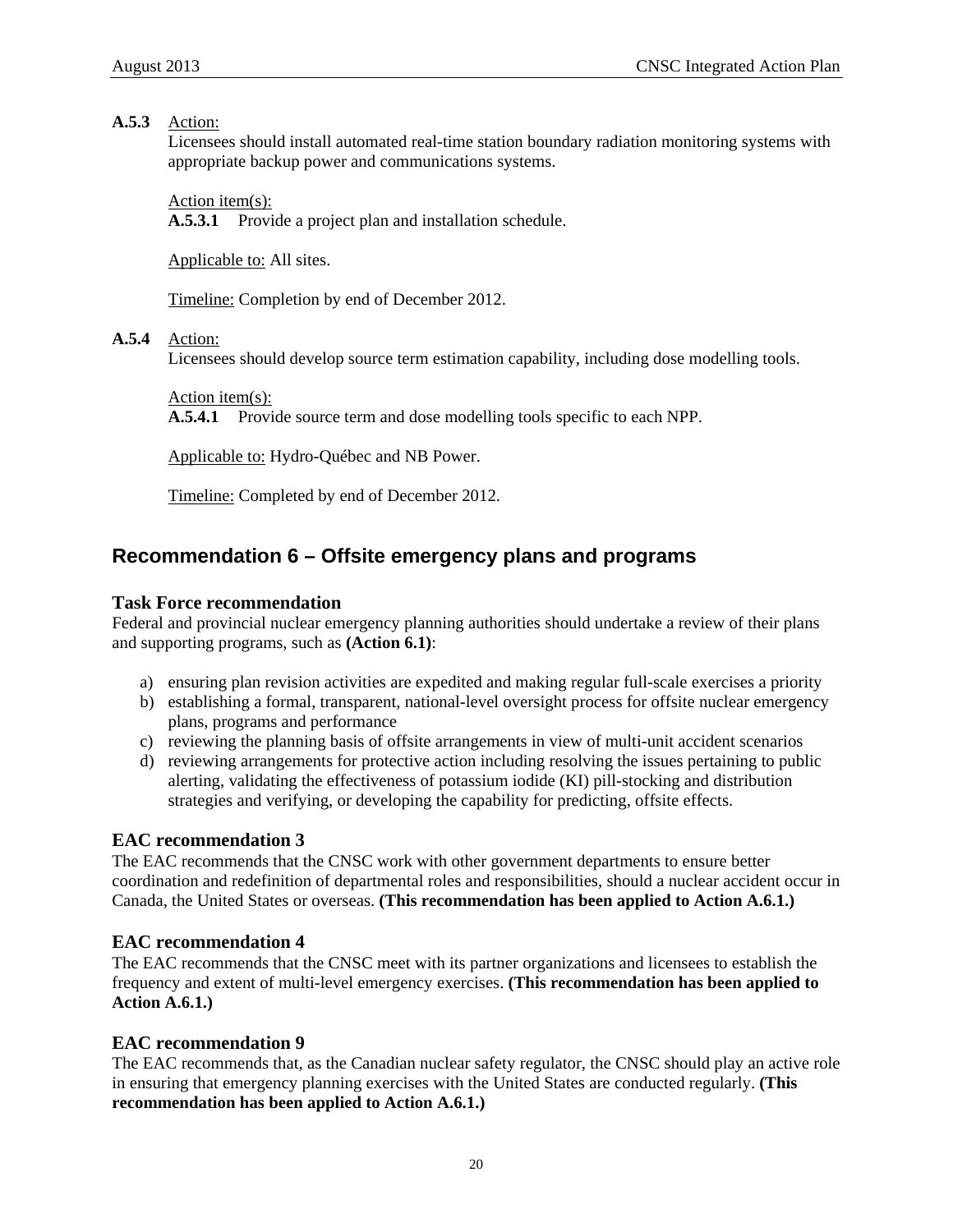#### <span id="page-24-0"></span>**CNSC Staff Actions**

**A.6.1** Action:

CNSC staff will meet with provincial and federal nuclear emergency planning authorities, to ensure understanding of recommendations and findings.

Action item(s):

**A.6.1.1** CNSC staff will participate in activities led by respective provincial and federal authorities, and initiate adequate CNSC regulatory framework or oversight measures to address recommendations.

Applicable to: All sites and federal and provincial emergency planning authorities.

Timeline: Completion by end of December 2013.

# *Part A3 – Improving regulatory framework and processes*

The CNSC Task Force reviewed the CNSC regulatory framework and processes, and confirmed that the Canadian regulatory framework is strong and comprehensive. Nevertheless, the Task Force identified further improvements to existing regulations, supporting regulatory documents, and well as the licensing basis, which would strengthen the oversight of existing programs (or programs currently considered for potential new nuclear power plants). These are described in each of the actions outlined below.

# **Recommendation 7 – Class I Nuclear Facilities Regulations amendments**

#### **Task Force recommendation**

The CNSC should initiate a formal process to amend the *Class I Nuclear Facilities Regulations* to require NPP licensees to submit offsite emergency plans with an application to construct or operate a nuclear power plant. **(Actions A.7.1, A.7.2)** 

#### **CNSC staff action**

**A.7.1** Action:

The CNSC will initiate a project to amend the *Class I Nuclear Facilities Regulations* to require submission of applicable provincial and municipal offsite emergency plans along with evidence to support how the licensees are meeting the requirements of those plans to the CNSC as part of the licence application or licence renewal process.

Action item(s):

- **A.7.1.1** The CNSC will prepare proposed amendments to the *Class I Nuclear Facilities Regulations* for consultation in *Canada Gazette Part I* and submit to the Commission for approval to proceed.
- **A.7.1.2** The CNSC will review results of consultation and prepare final amendments to the *Class I Nuclear Facilities Regulations* and propose them to the Commission for enactment.

Applicable to: CNSC staff.

Timeline: Completed by December 2013.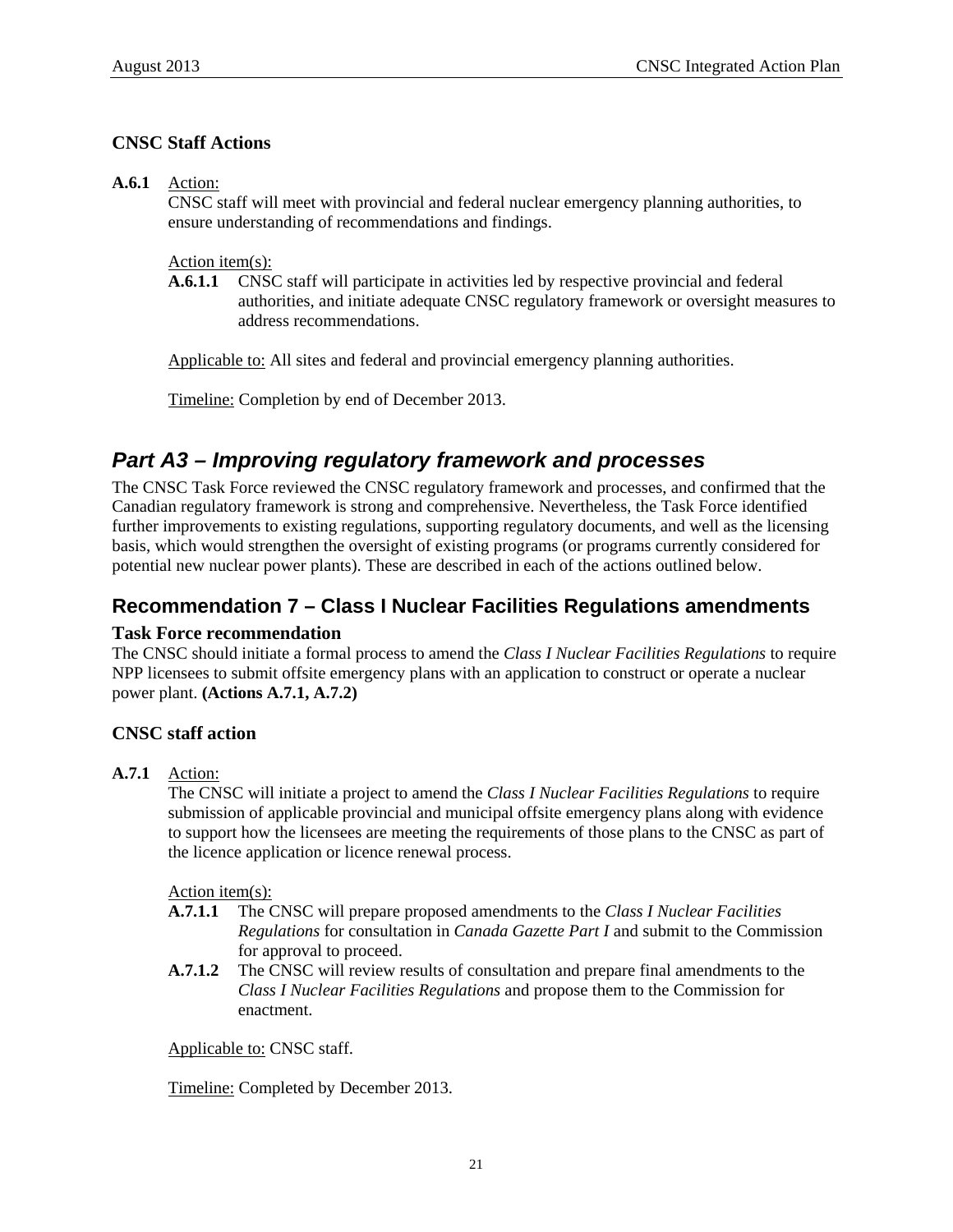### **Recommendation 8 – Radiation Protection Regulations amendments**

#### **Task Force recommendation**

The CNSC should amend the *Radiation Protection Regulations* to be more consistent with current international guidance and to describe in greater detail the regulatory requirements needed to address radiological hazards during the various phases of an emergency. **(Action A.8.1)**

#### **CNSC staff action**

#### **A.8.1** Action:

The CNSC will initiate a project to amend the *Radiation Protection Regulations*, to introduce additional clarity on emergency dose limits for workers and to establish return-to-work criteria.

Action item(s):

- **A.8.1.1** The CNSC will prepare and consult on a discussion paper on potential amendments to the *Radiation* Protection *Regulations* which will include proposed amendments to the emergency provisions in the regulations.
- **A.8.1.2** The CNSC will prepare proposed amendments to the *Radiation Protection Regulations* for consultation in the *Canada Gazette Part I* and submit them to the Commission for approval to proceed.
- **A.8.1.3** The CNSC will review results of consultation and prepare final amendments to the *Radiation Protection Regulations* and propose them to the Commission for enactment.

Applicable to: CNSC staff.

Timeline: Completed by end of December 2013.

### **Recommendation 9 – Update regulatory document framework**

#### **Task Force recommendation**

The CNSC should update the regulatory document framework through:

- a) updating selected design-basis and beyond-design-basis requirements and expectations, including those for **(Action A.9.1)**:
	- i) external hazards and the associated methodologies for assessment of magnitudes
	- ii) probabilistic safety goals
	- iii) complementary design features for both severe accident prevention and mitigation
	- iv) passive safety features
	- v) fuel transfer and storage
	- vi) design features that would facilitate accident management
- b) developing a dedicated regulatory document on accident management **(Action A.9.2)**
- c) strengthening the suite of emergency preparedness regulatory documents **(Action A.9.3)**
- d) reviewing applicable Canadian Standards Association standards **(Action A.9.4)**

#### **EAC recommendation 7**

The EAC recommends that the CNSC clarify its plans to address tornado hazards **(Action 9.1)**.

#### **CNSC staff actions**

**A.9.1** Action:

The CNSC will initiate projects to amend applicable regulatory documents, in order to incorporate the findings of the CNSC Task Force for both existing and new nuclear power plants.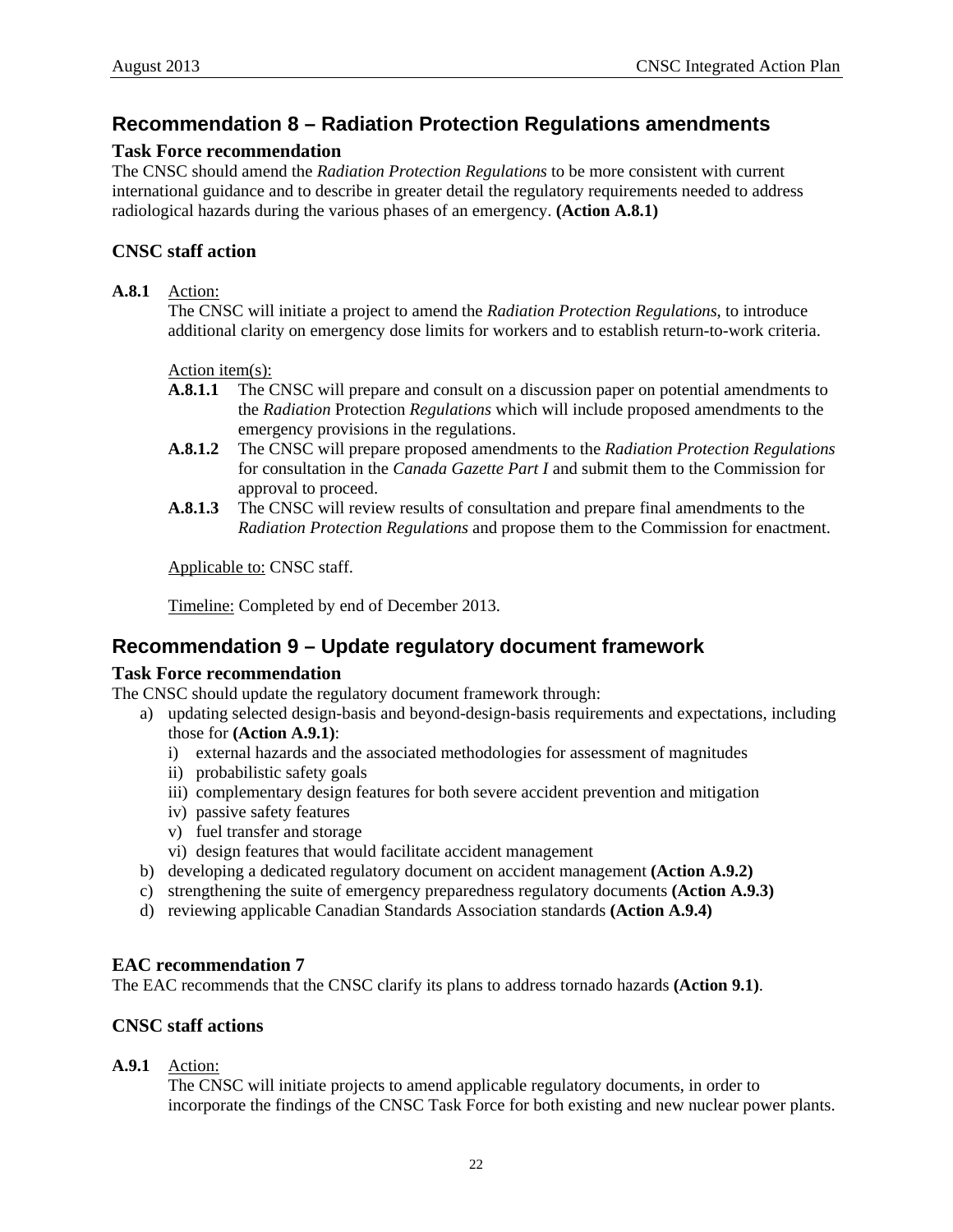Action item(s):

- **A.9.1**.**1** The CNSC will adapt the proposed GD-310, *Guidance on Safety Analysis for Nuclear Power Plants*, prior to publishing it, to address the findings of the CNSC Task Force review findings.
- **A.9.1.2** The CNSC will prepare revisions to RD-337, *Requirements and Guidance for Design of New NPPs* and, following a public consultation period, submit them to the Commission for approval to publish.
- **A.9.1.3** The CNSC will prepare targeted amendments to specific regulatory documents and, following a public consultation period, submit them to the Commission for approval to publish. These include:
	- RD-346, *Site Evaluation for New Nuclear Power Plants*
	- S-294, *Probabilistic Safety Assessments for Nuclear Power Plants*
	- S-296, *Environmental Protection Policies, Programs, and Procedures at Class I Nuclear Facilities and Uranium Mines and Mills*
	- RD-310, *Safety Analysis for Nuclear Power Plants*
	- G-306, *Severe Accident Management Programs for Nuclear Reactors*

#### Applicable to: CNSC staff.

Timeline: Completed by end of December 2013.

#### **A.9.2** Action:

The CNSC will initiate a project to develop a dedicated regulatory document on accident management.

#### Action item(s):

**A.9.2.1** The CNSC will prepare a draft document on accident management and, following a period of public consultation, submit it to the Commission for approval to publish.

Applicable to: CNSC staff.

Timeline: Completed by end of December 2013.

#### **A.9.3** Action:

The CNSC will initiate a project to develop a dedicated regulatory document on emergency management.

#### Action item(s)**:**

**A.9.3.1** The CNSC will prepare a draft regulatory document on emergency management, reviewing and incorporating existing information in G-225, *Emergency Planning at Class I Nuclear Facilities and Uranium Mines and Mills*, and RD-353, *Testing the Implementation of Emergency Measures* and, following a period of public consultation, submit them to the Commission for approval to publish.

#### Applicable to: CNSC staff.

Timeline: Completed by end of December 2013.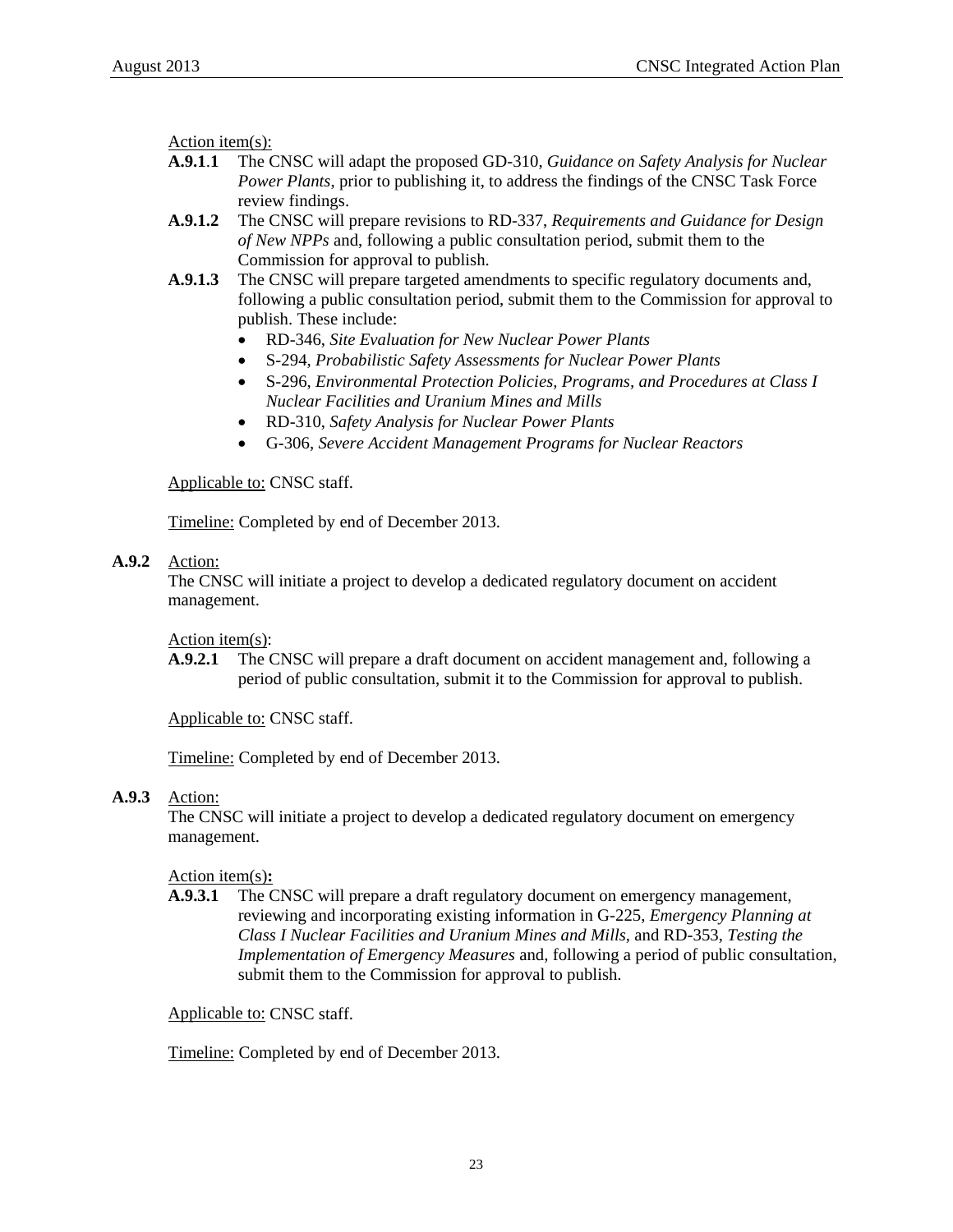#### **A.9.4** Action:

The CNSC will support the review of Canadian Standards Association (CSA) Standards to take into account the lessons from the Fukushima Daiichi nuclear accident through its participation in the CSA Nuclear Strategic Steering Committee (NSSC).

#### Action item(s):

**A.9.4.1** The CNSC will request the CSA to provide, within the proposed timeline:

- 1. identification of the issues that need to be addressed in the next review cycles for its Standards.
- 2. action and work plans to address the identified needs.

Applicable to: CNSC staff.

Timeline**:** Completed by end of December 2013.

### **Recommendation 10 – Amend power reactor operating licences (PROLs)**

#### **Task Force recommendation**

The CNSC should amend all power reactor operating licences (PROLs) to include specific licence conditions, requiring implementation of accident management provisions, severe accident management and public information. **(Actions A.10.1, A.10.2)** 

#### **CNSC staff action**

#### **A.10.1** Action:

Require licensees to have programs for accident management, severe accident management and public communication.

Action item(s):

**A.10.1.1** A Commission Member Document (CMD) will be produced for the February 2012 Commission meeting, requesting approval of a new PROL template that will include new licence conditions. The following wording is proposed:

> *"The licensee shall develop and implement operational guidance and adequate capabilities to deal with abnormal situations, emergencies, and accidents, including severe accidents and, where applicable, multi-unit events."*

> A licence condition will also be proposed, requiring licensees to implement and maintain a public information program that includes a proactive disclosure protocol, once RD/GD-99.3, *Public Information and Disclosure*, has been approved for publication (refer to Action 10.2 below for details).

 Sections will be added to the NPP licence conditions handbook template, to clarify the compliance verification criteria for the new licence conditions.

**A.10.1.2** The amendments to the existing PROLs will be added to comply with the updated template.

Applicable to: CNSC staff.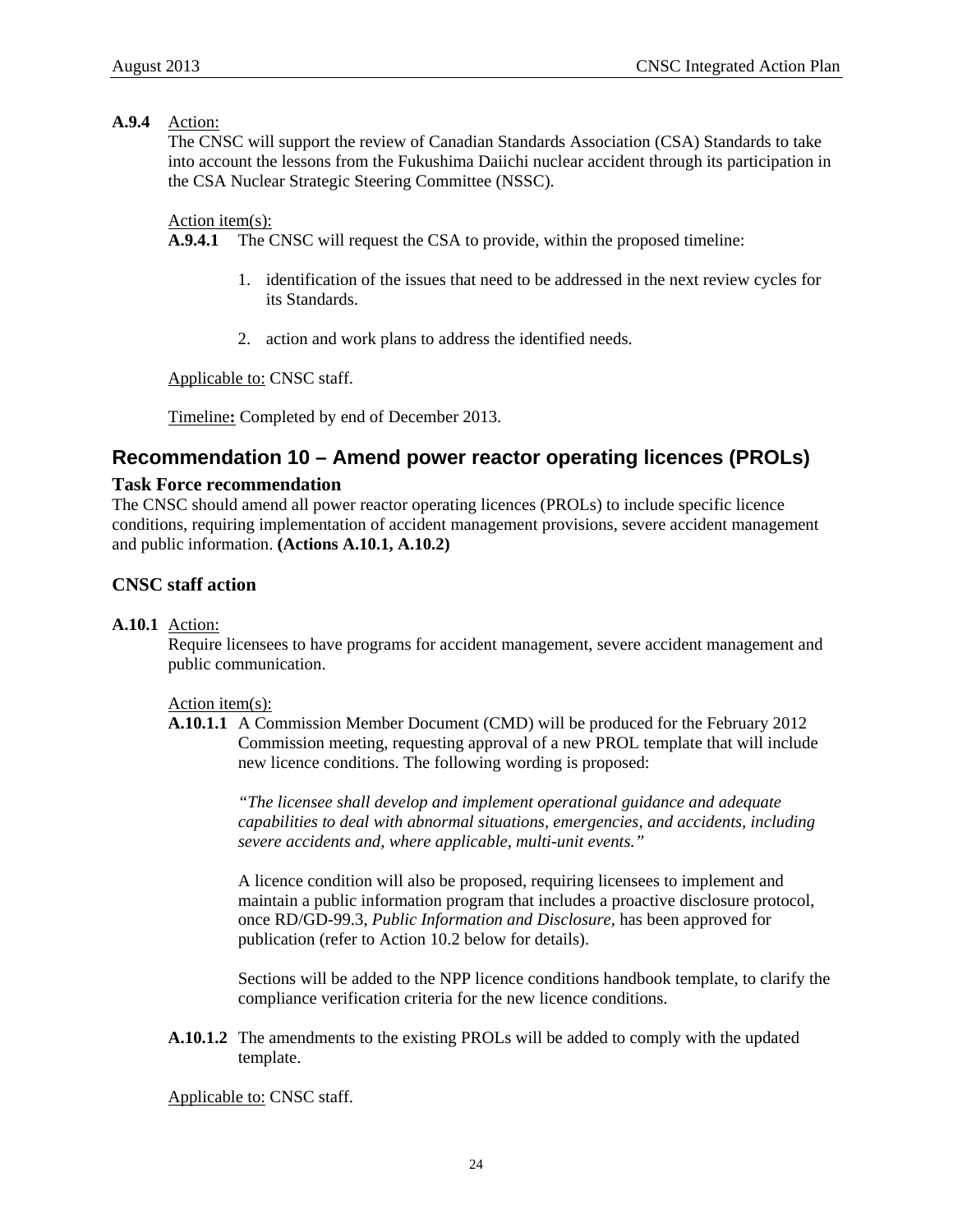Timeline: Item 1: Completion by February 1, 2012. Item 2: Completion by end of December 2014.

#### **A.10.2** Action:

The CNSC will continue to develop RD/GD-99.3*, Public Information and Disclosure*, and submit it to the Commission for approval.

#### Action item(s):

- **A.10.2.1** The CNSC will submit the updated draft RD/GD-99.3 to the Commission for approval to publish, at the February 2012 Commission meeting.
- **A.10.2.2** The amendments to existing PROLs will be consistent with the implementation timeline set out in Action 10.1.

Applicable to: CNSC staff.

Timeline: Completion by end of February 2012.

# **Recommendation 11 – Implementation of periodic safety reviews**

#### **Task Force recommendation**

The CNSC should further enhance the regulatory oversight of nuclear power plants, through the implementation of a periodic safety review process **(Action A.11.1)**.

#### **CNSC staff action**

#### **A.11.1** Action:

The CNSC will consider the development of a regulatory framework for the implementation of the periodic safety review process.

Action item(s):

**A.11.1.1** A CMD seeking endorsement to proceed with the development of regulatory requirements for conducting periodic safety reviews by licensees is to be submitted for consideration by the Commission in Fall 2012, at a public Commission meeting.

**A.11.1.2** Amendments to existing PROLs are anticipated to be completed by the end of December 2015, or as set out by the Commission.

Applicable to: CNSC staff.

Timeline:

Item 1: Completion by end of December 2012. Item 2: Completion by end of December 2015.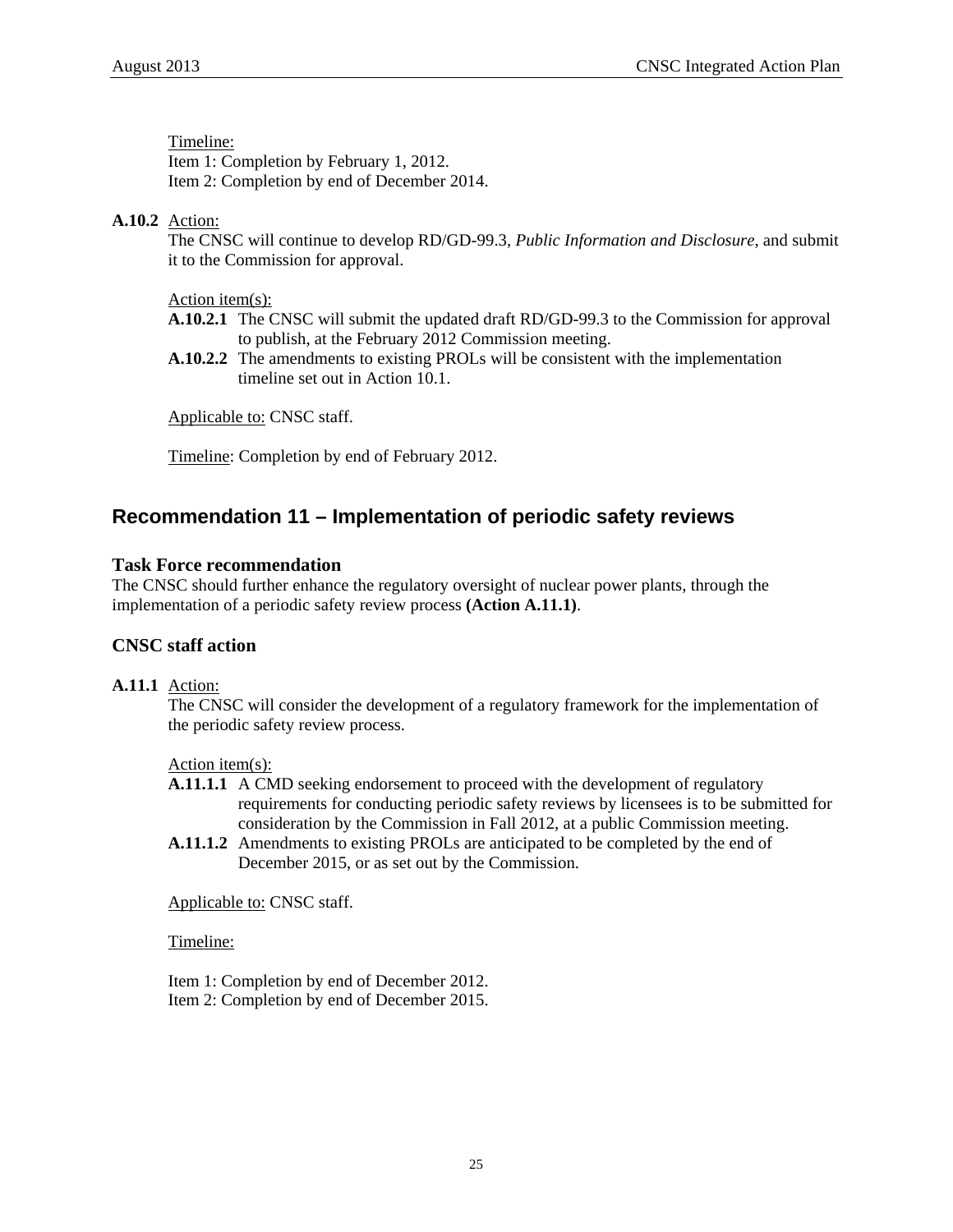# <span id="page-29-0"></span>*Part A4 – Enhancing international collaboration*

The need for greater cooperation among international regulators was also recognized by the CNSC Task Force, which recommended that the CNSC facilitate greater cooperation with international peers. The near-term initiatives undertaken by the CNSC to collaborate more closely with senior regulators of CANDU owner countries (in preparation for the Second Extraordinary Meeting of the Convention on Nuclear Safety) are consistent with actions outlined in the Task Force recommendations, and provide further opportunities for the CNSC to build consensus on proposed initiatives.

# **Recommendation 12 – Enhance collaboration with CANDU owner countries**

#### **Task Force recommendation**

The CNSC should review memoranda of understanding with regulatory counterparts in countries with CANDU reactors to outline what support, if any, they would require from the CNSC during a nuclear emergency. **(Action A.12.1)**

#### **EAC recommendation 1**

The EAC recommends that the CNSC continue to work with regulators of other member states of the IAEA to ensure that the IRRS process is mandatory and transparent, and that the findings and recommendations are enforced. **(Action A.12.1)** 

#### **EAC recommendation 2**

The EAC recommends that the CNSC work with its fellow regulators in convincing WANO members to share the results of their peer-review process to promote nuclear safety in all nations with nuclear power plants. **(Action A.12.1)**

#### **CNSC staff action**

#### **A.12.1** Action:

The CNSC is to initiate discussions with CANDU senior regulators, to determine areas of interest where mutual support can be offered during a nuclear emergency.

#### Action item(s):

**A.12.1.1** The CNSC, in collaboration with the IAEA and CANDU senior regulators, proposes a meeting in April 2012 in Vienna, Austria (in advance of national report submissions for peer review in May 2012), to establish a common platform for harmonization of future improvements arising from the lessons learned from their independent safety reviews.

Applicable to: CNSC staff.

Timeline: Completion by end of May 2012.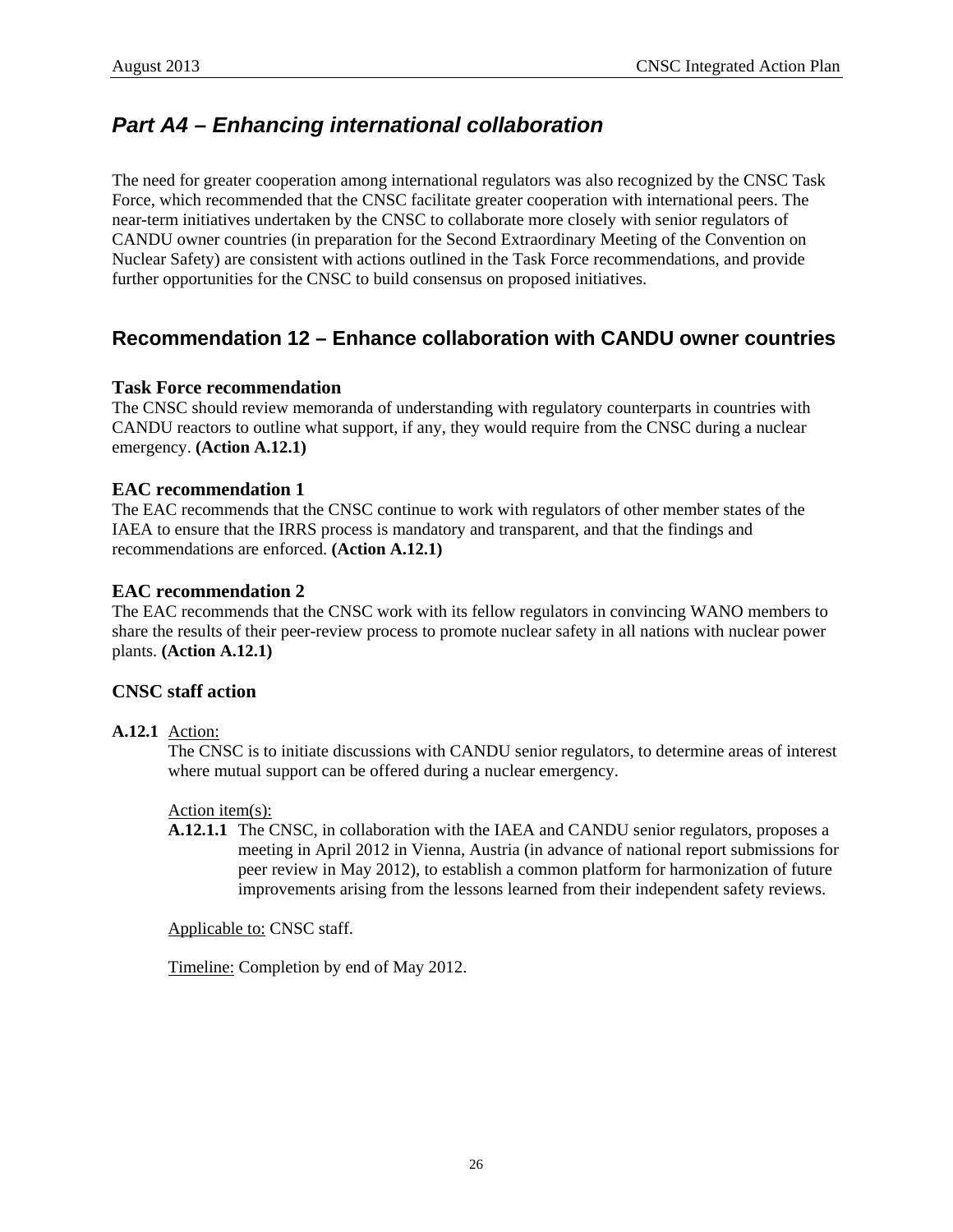# **Recommendation 13 – Enhance international cooperation**

#### **Task Force recommendation**

The CNSC should enhance cooperation with other nuclear regulators in addressing the lessons learned from the Fukushima Daiichi nuclear accident and thus further strengthen the capability to respond efficiently to any nuclear emergency. **(Action A.13.1)** 

#### **EAC recommendation 1**

The EAC recommends that the CNSC continue to work with regulators of other member states of the IAEA to ensure that the IRRS process is mandatory and transparent, and that the findings and recommendations are enforced. **(This recommendation has been applied to Action A.13.1.)** 

#### **EAC recommendation 2**

The EAC recommends that the CNSC work with its fellow regulators in convincing WANO members to share the results of their peer-review process, to promote nuclear safety in all nations with nuclear power plants. **(This recommendation has been applied to Action A.13.1.)**

#### **EAC recommendation 3**

The EAC recommends that the CNSC work with other government departments to ensure better coordination and redefinition of departmental roles and responsibilities should a nuclear accident occur in Canada, the United States or overseas. **(This recommendation has been applied to Action A.13.1.)**

#### **EAC recommendation 9**

The EAC recommends that, as the Canadian nuclear safety regulator, the CNSC should play an active role in ensuring that emergency planning exercises with the United States are conducted regularly. **(This recommendation has been applied to Action A.13.1.)**

#### **CNSC staff action**

#### **A.13.1** Action:

Canada, as a signatory to the Convention on Nuclear Safety, is required to participate in triennial review meetings of the Convention and any extraordinary meeting that may be agreed to by contracting parties. The CNSC on behalf of Canada is responsible for coordinating the preparation and submission of the national reports for peer review and the participation of Canadian delegates at the review or extraordinary meetings. The CNSC in collaboration with industry and government stakeholders is to prepare a national report for peer review by contracting parties and to participate at the 2nd Extraordinary Meeting of the Convention on Nuclear Safety on the sharing of lessons learned and actions taken by contracting parties in response to the Fukushima Daiichi nuclear accident.

#### Action item(s):

**A.13.1.1** Prepare a national report on lessons learned from the Fukushima Daiichi nuclear accident, consistent with the requirements established by contracting parties at the Fifth Review Meeting in April 2011. The national report is to be submitted to the IAEA Secretariat in May 2012, for peer review by the CNS states, and discussed at an Extraordinary Meeting of the Convention in Vienna, Austria, August 27–30, 2012.

Applicable to: CNSC staff.

Timeline: Completion by end of September 2012.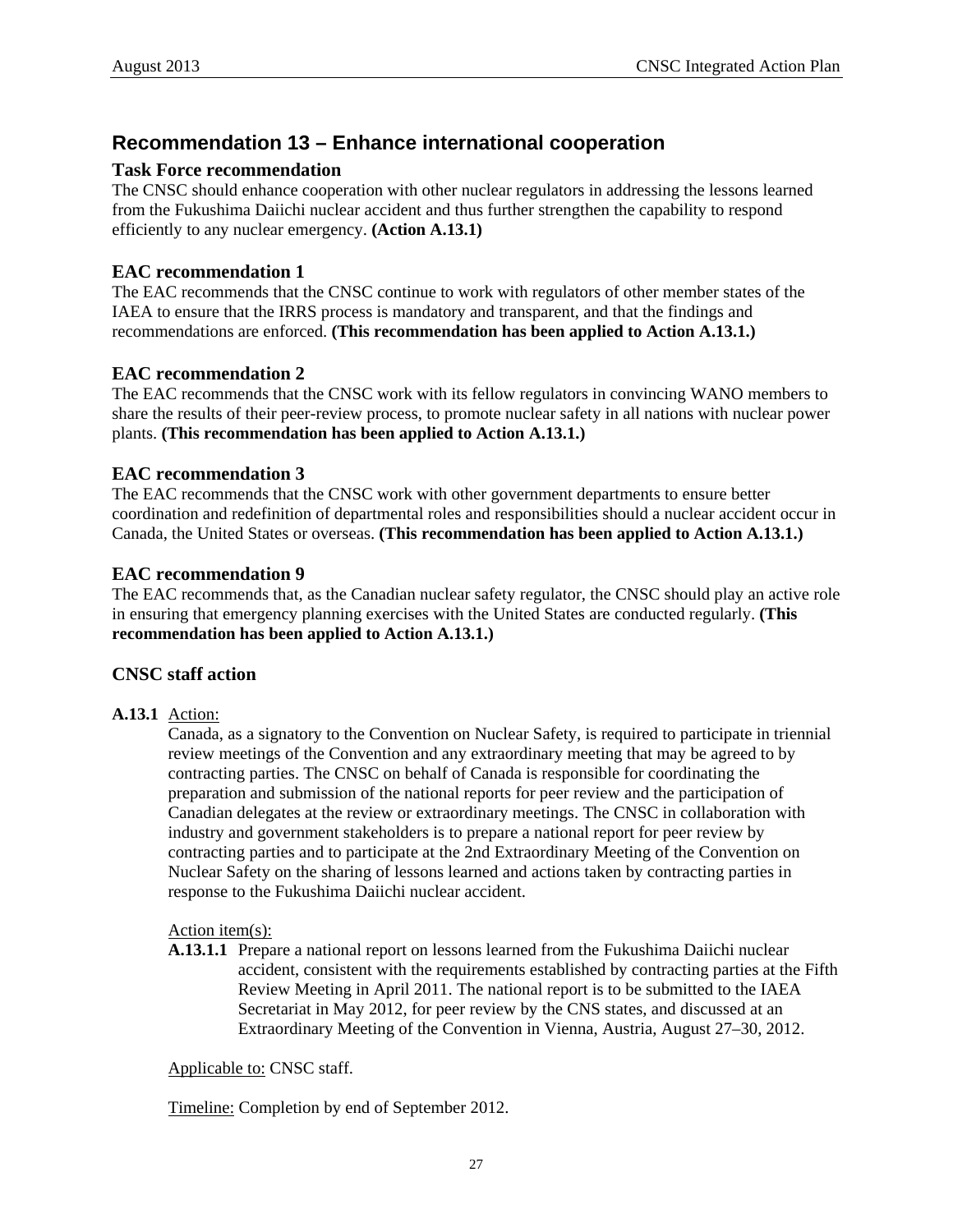# <span id="page-31-0"></span>**Annex B – Actions Related to Major Nuclear Facilities (Other Than NPPs)**

# *Part B1 – Strengthening defence in depth*

The actions described in this section are derived from CNSC staff review of licensee 12(2) submissions. The recommendations have been adapted to major nuclear facilities (other than NPPs). These are shown below together with their associated EAC and CNSC Fukushima Task Force recommendations.

The sites affected by these measures include: Chalk River Laboratories (including the National Research Universal [NRU] reactor), Slowpoke-2 reactors, the McMaster nuclear reactor, uranium processing facilities, nuclear substance processing facilities, waste management facilities, accelerators, as well as uranium mines and mills.

### **Recommendation 1 - Review facilities safety case**

Review facilities' safety case (design of the facilities, internal and external credible events, facilities' safety features.

The following CNSC staff actions incorporate **EAC recommendation 5** and **Task Force recommendation 1,** applied in a graded risk-informed manner.

#### **CNSC staff actions**

**B.1.1** Action:

Conduct a review of major nuclear facilities' design basis safety case.

Action item(s):

- **B.1.1.1** An evaluation of the design of the facilities, internal and external credible events, and the facilities' safety features.
- **B.1.1.2** Assessment of plant equipment and instrumentation, for potential upgrades.

**B.1.1.3** A plan and schedule to address any gaps identified.

Applicable to: B.1.1.1 and B.1.1.3 are applicable to all facilities. B.1.1.2 is applicable only to Chalk River Laboratories (CRL).

Timeline:

B.1.1.1 and B.1.1.3 – completion by end of December 2014.

B1.1.2 – completion by end of December 2016 (coincident with licence expiry).

### **Recommendation 2 - Assessment of site-specific external hazards**

Assessment of site-specific external hazards.

The following CNSC staff actions incorporate **Task Force recommendation 2,** applied in a graded riskinformed manner.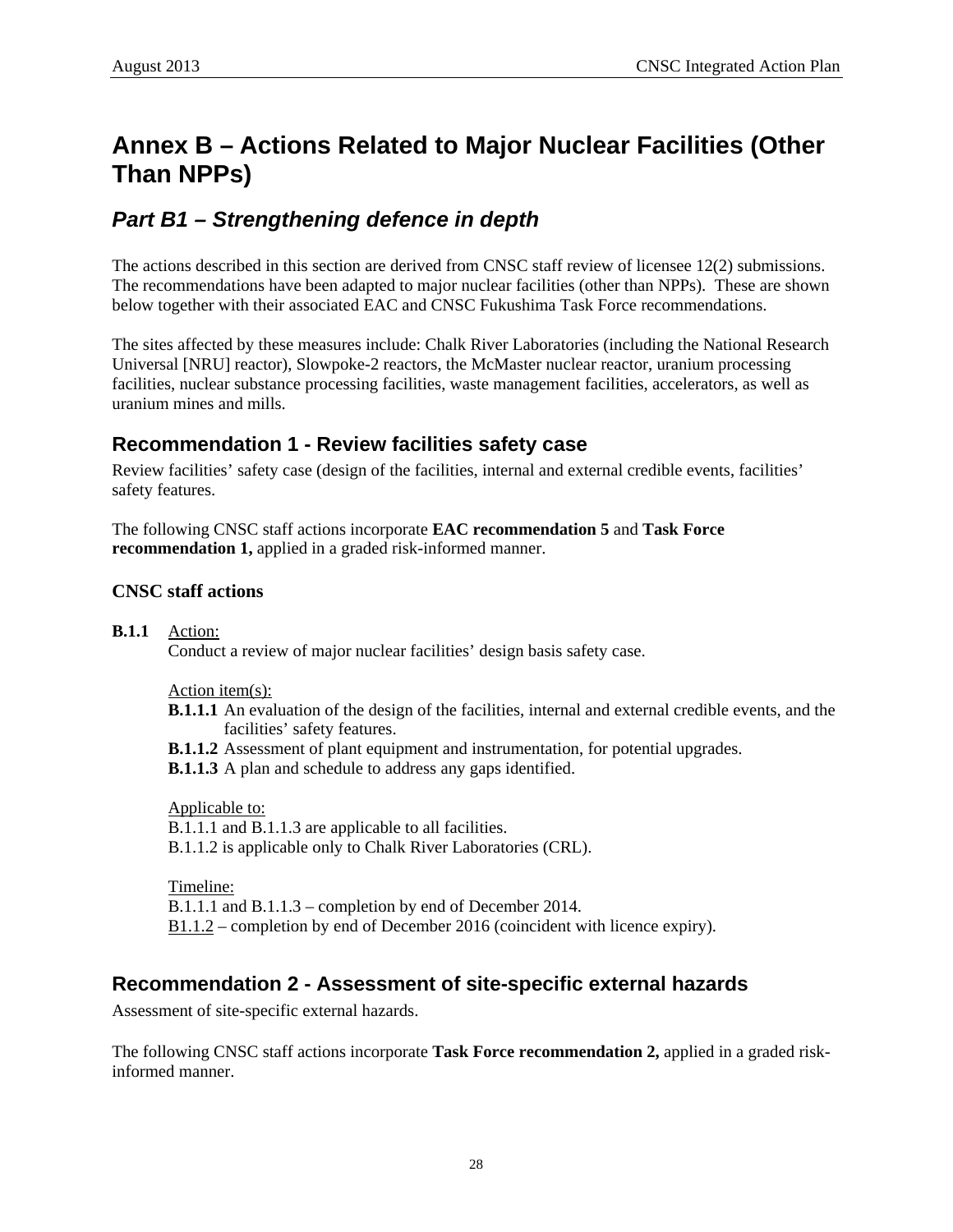### **CNSC staff actions**

#### **B.2.1** Action:

Licensees to re-assess external events (including, but not limited to earthquake, floods, tornadoes, extreme weather events and fire), to demonstrate that consequences of events are within applicable limits.

Action item(s):

- **B.2.1.1** Re-evaluate the site-specific magnitudes of each external event to which the facility may be susceptible.
- **B.2.1.2** Evaluate measures in place to mitigate each external event. If gaps are identified, a corrective plan should be proposed.

Applicable to: All sites.

Timeline: Completion by end of December 2013 (except for CRL); CRL completion by December 2016 (coincident with licence expiry).

# **Recommendation 3 - Enhance modelling capabilities (NRU)**

Enhance modelling capabilities - consideration of Severe Accident Management Guidelines (SAMG), for NRU only

The following CNSC staff actions incorporate **Task Force recommendation 3,** applied in a graded riskinformed manner.

#### **CNSC staff actions**

#### **B.3.1** Action:

- 1. Licensees should develop and implement severe accident management guidelines (SAMGs) and associated procedures.
- 2. Licensees should fully implement a Severe Accident Management Program (SAMP), including training of personnel.

This assessment should consider elements of human and organizational performance (HOP) under accident conditions.

Action item(s):

**B.3.1.1** Develop SAMGs and associated procedures for the NRU reactor.

**B.3.1.2** Implement a SAMP, including training of personnel, for the NRU reactor.

Applicable to: CRL only.

Timeline: Completion by end of December 2016 (coincident with licence expiry).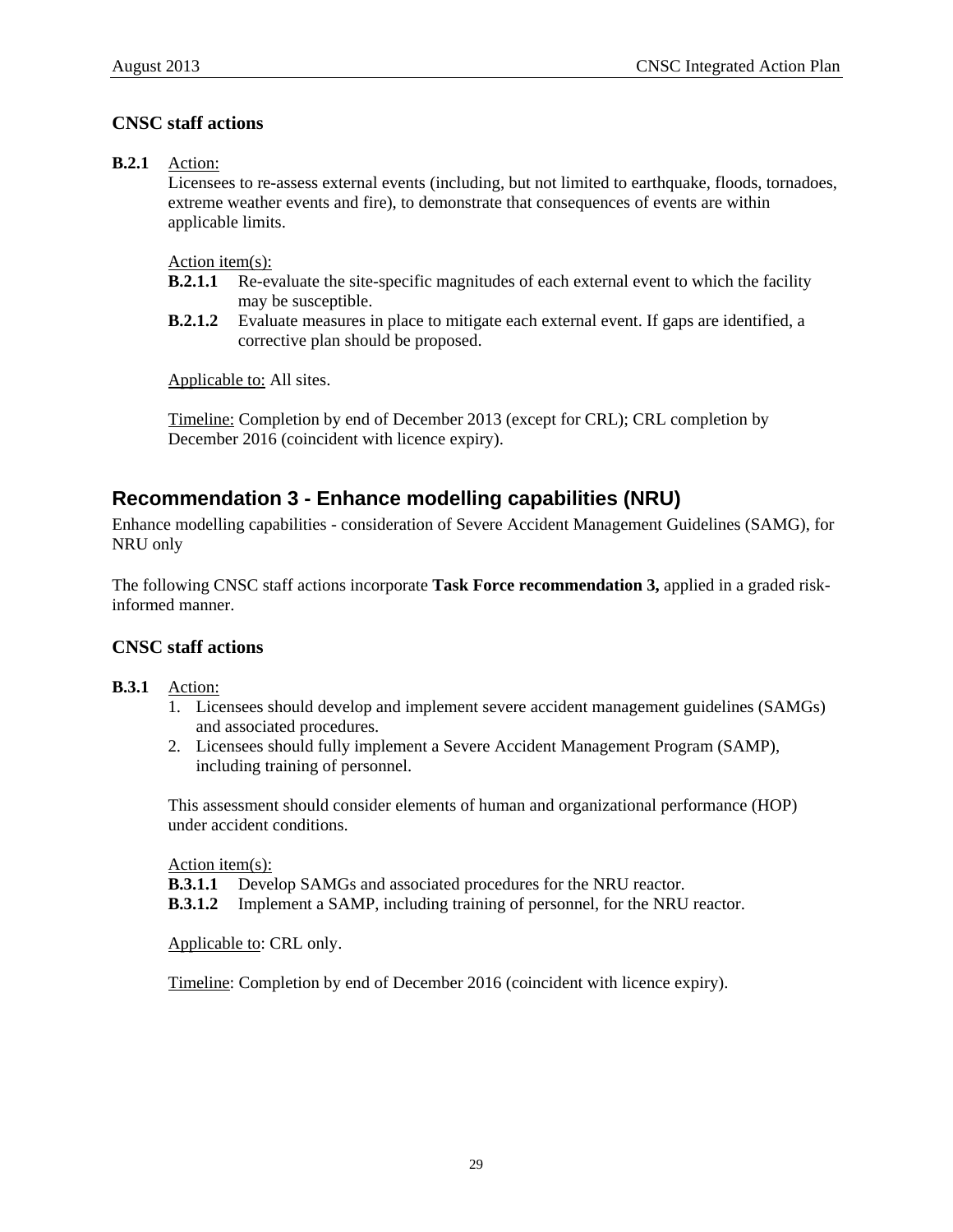# <span id="page-33-0"></span>*Part B2 – Enhancing emergency response*

The recommendations described in this section are derived from the *CNSC Fukushima Task Force Report* and have been adapted to major nuclear facilities other than NPPs.

The sites affected by these measures include: CRL (including the NRU reactor), Slowpoke-2 reactors, the McMaster nuclear reactor, uranium processing facilities, nuclear substance processing facilities, waste management facilities, accelerators, as well as uranium mines and mills.

# **Recommendation 4 - Assess emergency plans (onsite)**

Assess emergency plans (onsite) - review of facilities' emergency response plans, including procedures, training and equipment.

The following CNSC staff actions incorporate **EAC recommendation 5** and **Task Force recommendation 4,** applied in a graded risk-informed manner.

#### **CNSC staff actions**

**B.4.1** Action:

Licensees should evaluate and revise their emergency plans in regard to severe external events. Licensees should review their drill and exercise programs, to ensure that they are sufficiently challenging to test the performance of the emergency response organization under severe events. This assessment should consider elements of HOP under accident conditions.

Action item(s):

**B.4.1.1** An evaluation of the adequacy of existing emergency plans and programs.

**B.4.1.2** A plan and schedule to address any gaps identified in the evaluation.

Applicable to: All sites.

Timeline: Completion by end of December 2013 (except for CRL); CRL completion by December 2016 (coincident with licence expiry).

# **Recommendation 5 - Update emergency facilities and equipment (CRL)**

Update emergency facilities and equipment - review and update equipment and design of site Emergency Operation Centre (Chalk River site only)

The following CNSC staff actions incorporate **Task Force recommendation 5,** applied in a graded riskinformed manner.

#### **CNSC staff action**

**B.5.1** Action:

Licensees should review all emergency response equipment and (where applicable) emergency facilities, to make sure they are available, appropriate and sufficient, and are maintained adequately.

#### Action item(s):

**B.5.1.1** An evaluation of the adequacy of emergency facilities and equipment.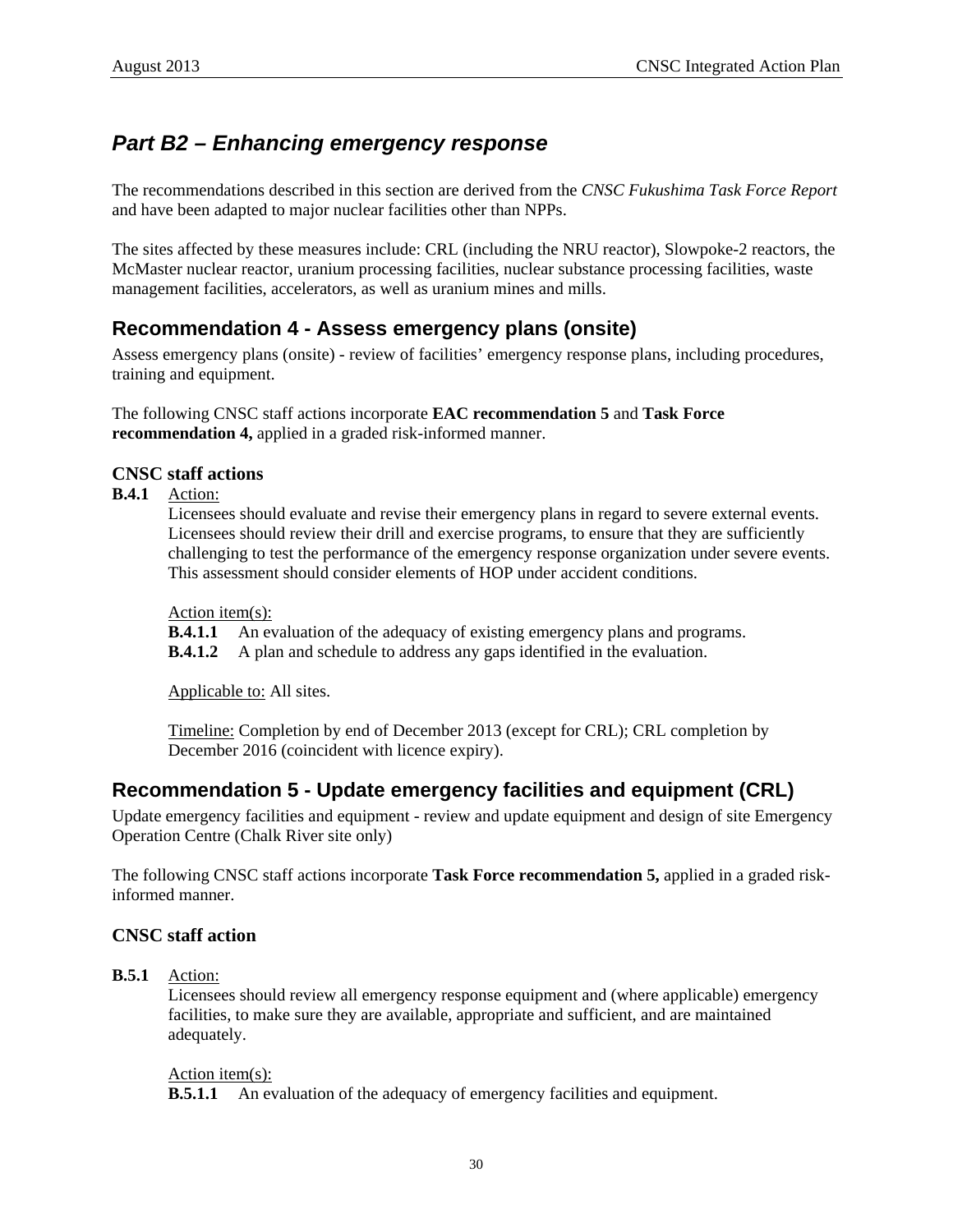<span id="page-34-0"></span>**B.5.1.2** A plan and schedule to address any gaps identified.

Applicable to: All sites.

Timeline: Completion by end of December 2013 (except for CRL); CRL completion by December 2016 (coincident with licence expiry).

### **Recommendation 6 - Offsite emergency plans and programs**

Apply improvements to offsite response plans for NPPs to all relevant facilities in a graded manner

The following CNSC staff actions incorporate **Task Force recommendation 6,** applied in a graded riskinformed manner.

#### **CNSC staff action**

Federal and provincial plans related to offsite emergency plans and programs for nuclear facilities (other than NPPs) are managed by the same federal and provincial emergency management organizations responsible for offsite emergency plans and programs for NPPs (refer to A2 for details). Enhancements to these plans and programs are currently underway, through various initiatives by the CNSC and responsible emergency management authorities, and will be applied to non-NPPs in a graded approach.

# *Part B3 – Improving regulatory framework and processes*

### **Recommendation 7 - Improve regulatory framework and processes**

The improvement of regulatory framework and processes has not been assessed separately for major nuclear facilities other than NPPs. However, enhancements developed in the course of implementing related measures (identified in **Annex A** for NPPs) will be monitored by CNSC staff; applicable improvements to the regulatory framework and offsite response (as identified by the CNSC Task Force) will be applied in a graded manner to all relevant facilities.

# *Part B4 – Enhancing international collaboration*

# **Recommendation 8 – Enhance international collaboration**

Participation in:

- International meetings with the International Atomic Energy Agency, the Nuclear Energy Agency and the Committee on Nuclear Regulatory Activities to review: (1) national experiences in the conduct of lessons learned on research reactors following the events at Fukushima; and (2) the safety of fuel cycle facilities post-Fukushima
- Review Meeting of the Joint Convention on the Safety of Spent Fuel Management and on the Safety of Radioactive Waste Management

The following CNSC staff actions incorporate **Task Force recommendation 13,** applied in a graded riskinformed manner.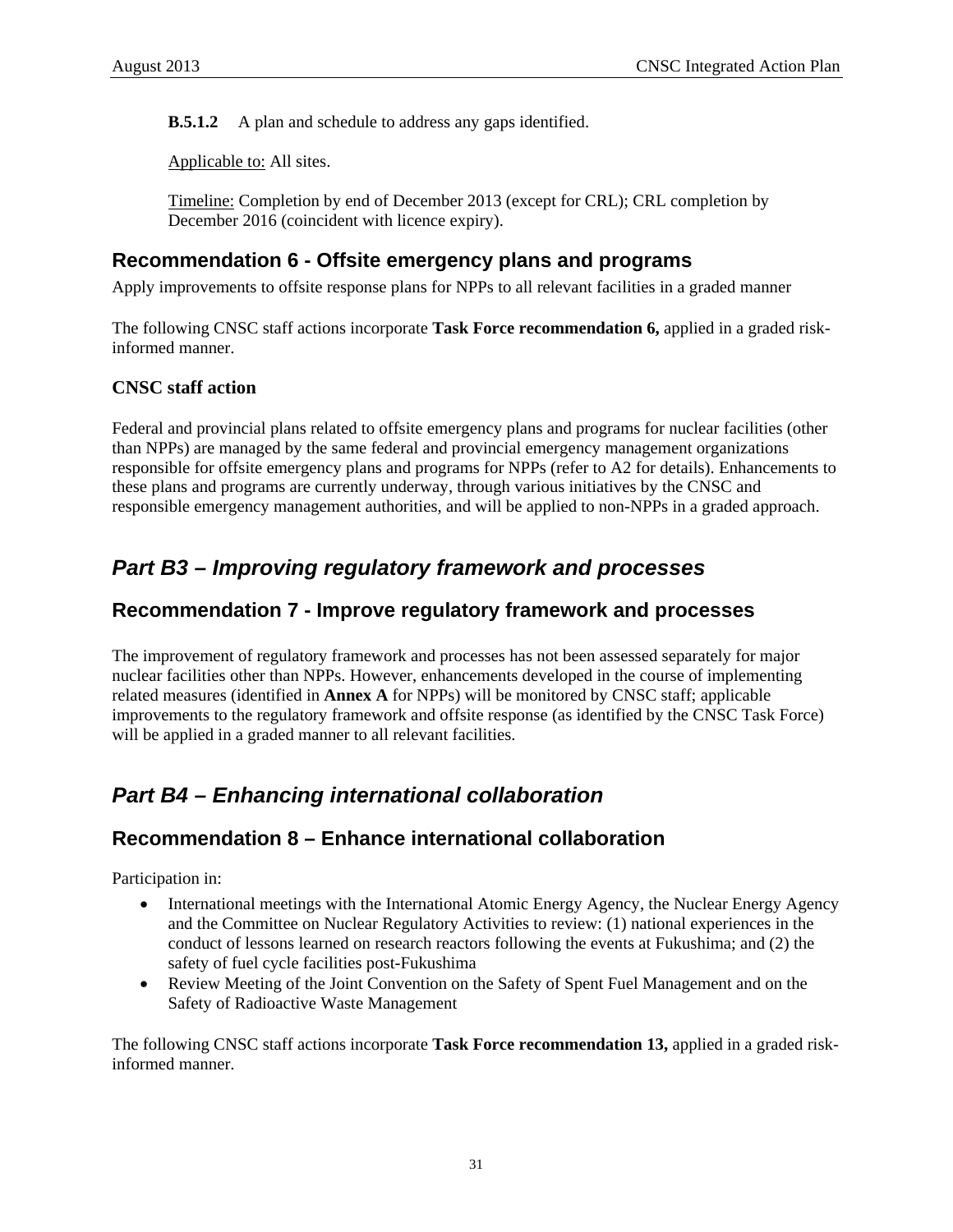#### **CNSC staff actions**

#### **B.13.1** Action:

Participation in international meetings with the International Atomic Energy Agency (IAEA), the Nuclear Energy Agency (NEA) and the Committee on Nuclear Regulatory Activities (CNRA) to review national experiences in the conduct of lessons learned on nuclear facilities (other than NPPs) post-Fukushima.

Action item(s):

- **B.13.1.1** Participation in international meetings with the IAEA, NEA and the CNRA, to review national experiences in the conduct of lessons learned on research reactors following the events at Fukushima.
- **B.13.1.2** Participation in international meetings with the IAEA and NEA, to review the safety of fuel cycle facilities post-Fukushima.
- **B.13.1.3** Participation in the Fourth Review Meeting of the Joint Convention on the Safety of Spent Fuel Management and on the Safety of Radioactive Waste Management.

Timeline: Completion by end of December 2012.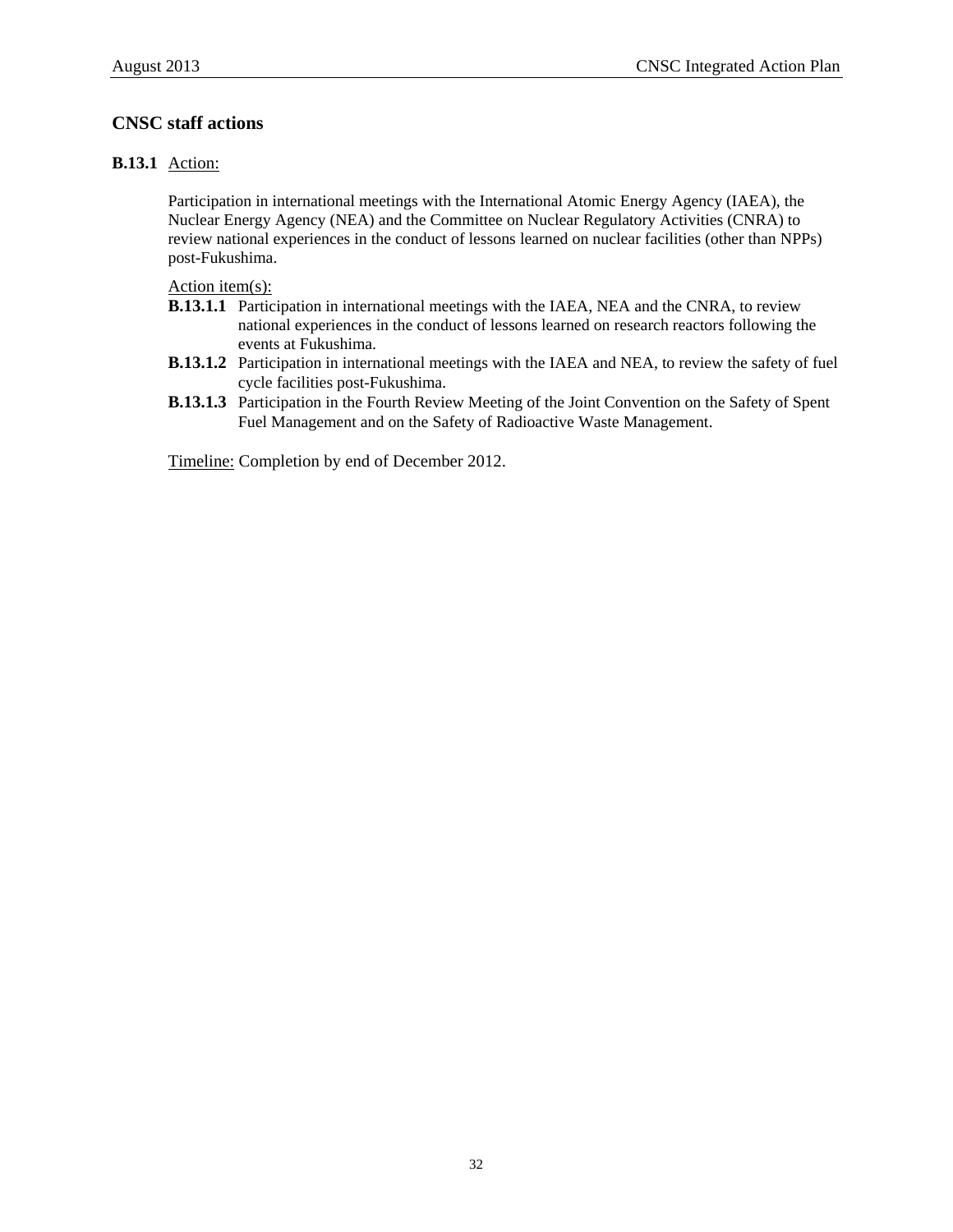# <span id="page-36-0"></span>**Annex C – Actions Related to Communication and Public Education**

In its report, the EAC stressed the importance of communication and public education, and the need to provide complex and technical information to members of the public in clear, plain language and in an accessible manner, using various tools (including social media). The following section highlights several CNSC initiatives that were identified to enhance communications with stakeholders and the public.

The following CNSC staff actions incorporate **EAC recommendation 8**.

#### **CNSC staff actions**

The CNSC staff identified several program areas to enhance communications with stakeholders, strengthening readiness, and improving cooperation and ties with organizations involved in the dissemination of information related to nuclear safety. These include:

- CNSC Web site and social media
- crisis Web site
- educational initiatives
- media
- international participation
- extreme accident scenario video

#### **CNSC Web site and social media**

#### **C.1.1** Action:

The CNSC to enhance social media tools through Facebook and YouTube.

Action item(s):

**C.1.1.1** Continued development of CNSC Facebook page.

**C.1.1.2** Launch of CNSC YouTube channel.

Applicable to: CNSC staff.

Timeline: Completion by December 2013.

#### **C.1.2** Action:

To ensure the CNSC Web site provides information to the public in plain language, including information on the safety aspects of nuclear facilities and measures to deal with nuclear emergencies.

Action item(s):

- **C.1.2.1** Ensure regular Web updates on topics of interest to the general public and stakeholders, specifically including information on emergency response measures and radiation protection (ongoing).
- **C.1.2.2** Launch of new Web site, in accordance with the broader Government of Canada Web 2013 initiative.

Applicable to: CNSC staff.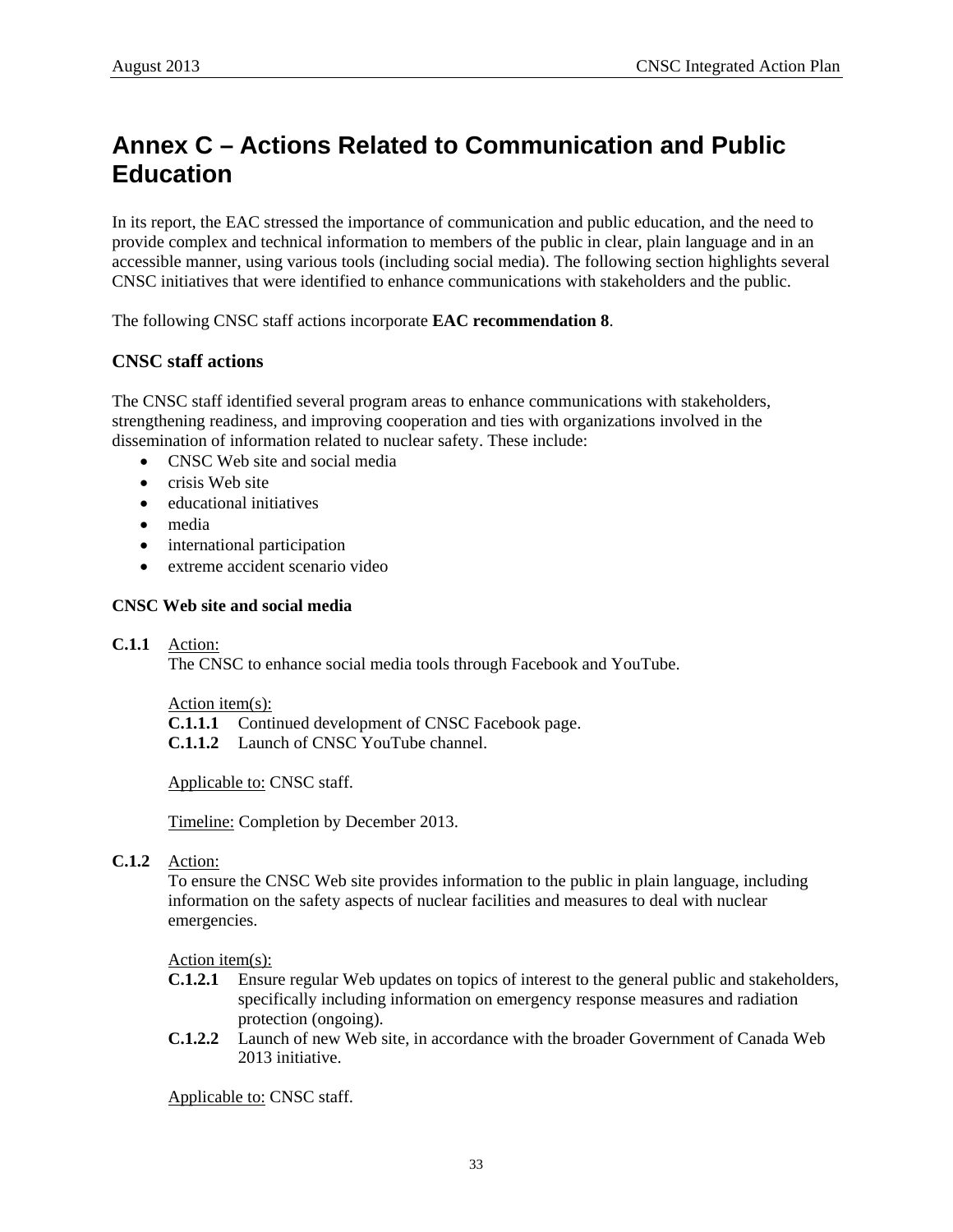Timeline: C.1.2.2 to be completed by December 2013.

#### **Crisis Web site**

#### **C.1.3** Action:

The CNSC is to consider the development of a crisis Web site that can be activated in the event of a nuclear emergency in Canada.

#### Action item(s):

**C.1.3.1** The CNSC is to develop a crisis Web site that will provide real-time information on the nature and evolution of a nuclear emergency. The site should provide precautionary measures and instructions for members of the public affected by the emergency, as well as information on the affected facility.

Applicable to: CNSC staff.

Timeline: Completion by December 2013.

#### **Educational initiatives**

#### **C.1.4** Action:

The CNSC is to enhance the existing educational resources section on the CNSC Web site, by targeting a broader audience. CNSC Online is a Web-based educational tool that will present highly technical concepts (such as the nuclear fuel lifecycle and nuclear safety) in plain language to Canadians. Where practicable, this interactive tool will make effective use of animated graphics and illustrations.

Action item(s):

- **C.1.4.1** Continued development of educational resources to target a broader audience (ongoing).
- **C.1.4.2** Continued development of plain language educational tools, to facilitate the understanding by the public of highly technical subjects (such as the nuclear fuel lifecycle and nuclear safety).
- **C.1.4.3** Continued development of public information sessions to stakeholders in communities across the country, to present information and answer questions on how the nuclear industry is regulated (ongoing).
- **C.1.4.4** Where practicable, explore partnership opportunities to further disseminate information on nuclear, such as through the Canada Science and Technology Museum's Energy Exhibit to promote nuclear safety (ongoing).

Applicable to: CNSC staff.

Timeline: C.1.4.2 to be completed by December 2013.